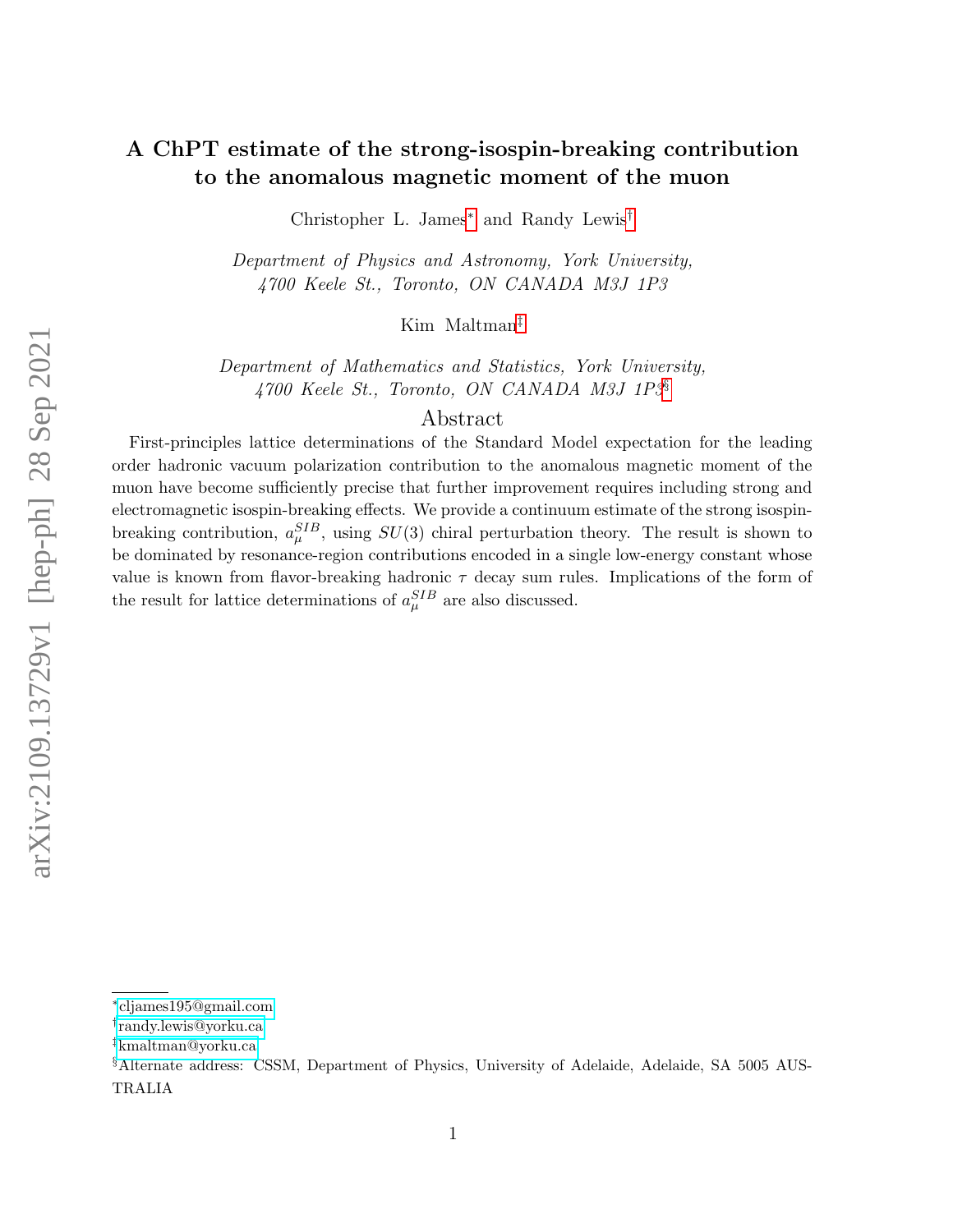#### I. INTRODUCTION

The more than 3  $\sigma$  disagreement between the final 2006 BNL E821 result for  $a_{\mu}$  [\[1–](#page-17-0)[3\]](#page-17-1), the anomalous magnetic moment of the muon, and subsequent updates of the Standard Model (SM) expectation prompted intense interest in improving both experimental and theoretical results. Interest in the latter has been further heightened by the recently released Fermilab E989 result [\[4\]](#page-17-2), which produces an updated experimental world average  $4.2\,\sigma$  higher than the current best assessment of the SM expectation [\[5\]](#page-17-3).

Hadronic contributions, though representing a small fraction of  $a<sub>u</sub>$ , dominate the uncertainty in the SM prediction. This paper focuses on the largest of these, the leadingorder, hadronic vacuum polarization contribution,  $a_{\mu}^{LO,HVP}$ .

As is well known, assuming (as expected) beyond-the-SM contributions to experimentally measured  $e^+e^- \rightarrow hadrons$  cross sections are numerically negligible, the SM expectation for  $a_{\mu}^{LO,HVP}$  can be obtained as a weighted ("dispersive") integral over the inclusive hadroproduction cross-section ratio  $R(s)$ . The weight entering this integral is exactly known, monotonically decreasing with hadronic invariant squared mass, s, and strongly emphasizes contributions from the low-s region, with ∼ 73% of the full dispersive result coming from the  $\pi\pi$  exclusive mode. Ref. [\[5\]](#page-17-3) provides a detailed discussion of the most recent dispersive evaluations [\[6](#page-17-4)[–9\]](#page-18-0).

A practical complication limiting the accuracy of these determinations is the long-standing discrepancy between BaBar [\[10,](#page-18-1) [11\]](#page-18-2) and KLOE [\[12\]](#page-18-3)  $e^+e^- \rightarrow \pi^+\pi^-$  cross section results, which independent determinations by CMD2 [\[13–](#page-18-4)[15\]](#page-18-5), BESIII [\[16\]](#page-18-6), CLEO-c [\[17\]](#page-18-7) and SND [\[18\]](#page-18-8) have so far failed to resolve. The difference,  $9.8 \times 10^{-10}$  [\[8\]](#page-18-9), between results for the  $\pi\pi$  contribution obtained using only BaBar or KLOE in the region 0.305  $GeV < E_{CM} < 1.937$   $GeV$ , and the analogous difference,  $5.5 \times 10^{-10}$ , between the full  $\pi\pi$  contribution obtained using averages with either BaBar or KLOE excluded [\[6\]](#page-17-4), both considerably exceed the uncertainty anticipated from the full Fermilab E989 experimental program.

The reliance on at-present-discrepant experimental spectral data can, in principle, be avoided using lattice results for the electromagnetic (EM) current two-point function to evaluate  $a_{\mu}^{LO,HVP}$ . This possibility was first raised in Ref. [\[19\]](#page-18-10) and relies on the alternate representation of  $a_{\mu}^{LO,HVP}$  as a weighted integral of the subtracted EM vacuum polarization,  $\hat{\Pi}_{EM}(Q^2) \equiv \Pi_{EM}(Q^2) - \Pi_{EM}(0)$  over spacelike  $Q^2 = -s > 0$  [\[20,](#page-18-11) [21\]](#page-18-12). While the precision of the lattice determination has yet to reach that of the dispersive results, there has been rapid progress over the last few years, with recent updates from the BMW [\[22,](#page-18-13) [23\]](#page-18-14), ETMC [\[24](#page-18-15)[–26\]](#page-18-16), RBC/UKQCD [\[27](#page-18-17)[–29\]](#page-18-18), FNAL/HPQCD/MILC [\[30,](#page-18-19) [31\]](#page-18-20), Mainz [\[32\]](#page-18-21), PACS [\[33\]](#page-18-22) and Aubin *et al.* [\[34\]](#page-18-23) collaborations. The most recent BMW result [\[23\]](#page-18-14), in particular, reaches a precision of 0.8%. While (as detailed, e.g., in Ref. [\[29\]](#page-18-18)) some disagreements persist between results from different lattice groups for the dominant ud connected contribution, as well as for the  $t_0 = 0.4$  fm,  $t_1 = 1.0$  fm,  $\Delta = 0.15$ fm RBC/UKQCD "window" quantity  $a_{\mu}^{ud,conn.,isospin,W}$  [\[27\]](#page-18-17), these disagreements are the subject of ongoing scrutiny, and additional sub-%-level lattice results are expected in the near future from a number of other lattice groups.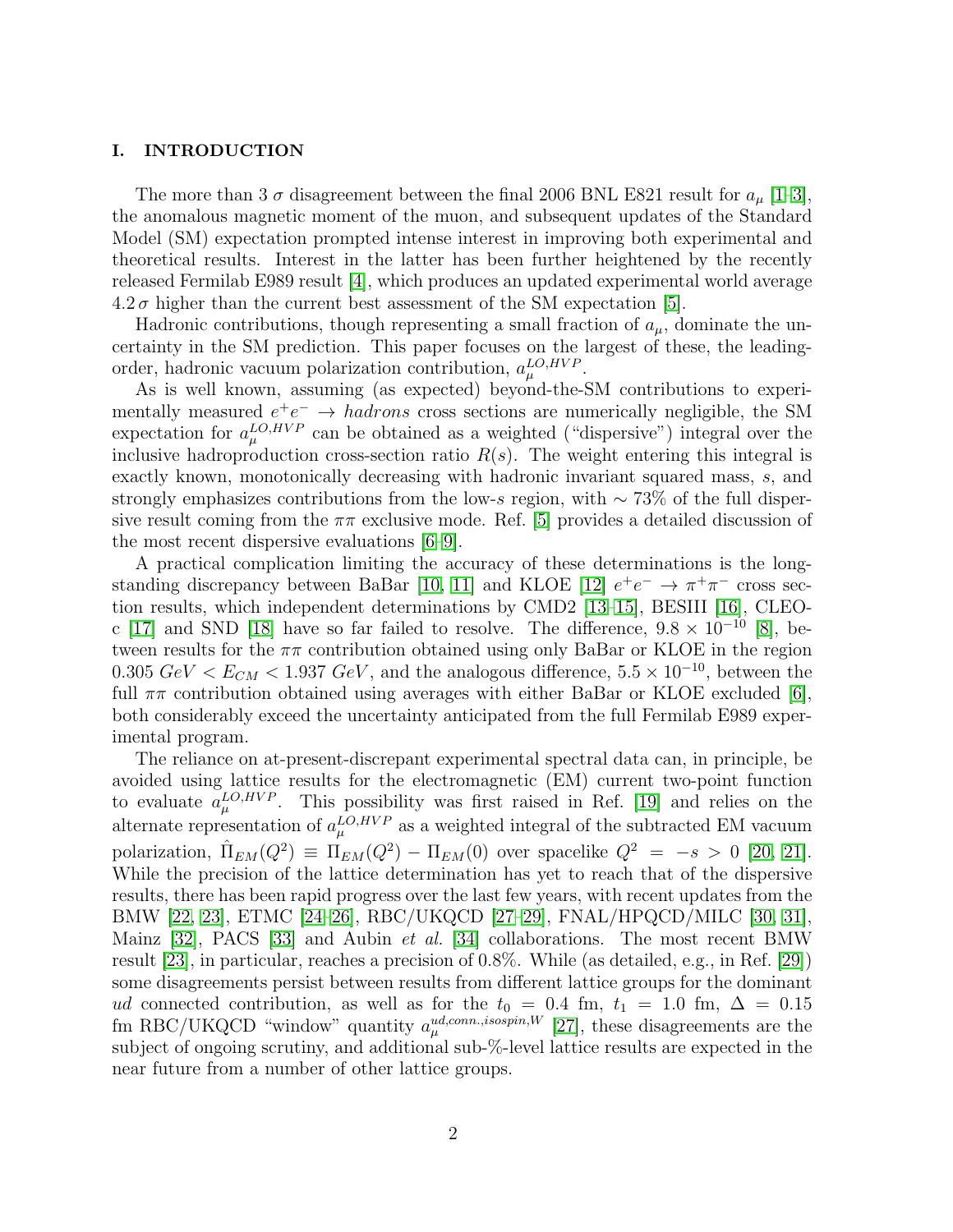The current sub-% precision goal for determining  $a_{\mu}^{LO,HVP}$  on the lattice necessitates an evaluation of the effects of strong and EM isospin-breaking (IB). These receive contributions from both quark-line-connected and -disconnected diagrams, with the latter much more numerically challenging on the lattice.

This paper focuses on the strong isospin-breaking (SIB) contribution,  $a_{\mu}^{SIB}$ . A number of lattice groups have reported determinations of the connected contribution,  $[a_{\mu}^{SIB}]_{conn}$  [\[23,](#page-18-14) [25,](#page-18-24) [27,](#page-18-17) [29,](#page-18-18) [30\]](#page-18-19), but only one, BMW [\[23\]](#page-18-14), a result for the disconnected contribution,  $[a_\mu^{SIB}]_{disc}$ . BMW finds a strong cancellation between  $[a_\mu^{SIB}]_{conn}$  and  $[a_\mu^{SIB}]_{disc}$ , a result anticipated in Ref. [\[29\]](#page-18-18), which studied the  $\pi\pi$  contributions to these quantities using partially quenched Chiral Perturbation Theory (PQChPT) and found an exact cancellation of connected and disconnected contributions at next-to-leading (NLO) chiral order. As we will see below, this cancellation is specific to NLO, and does not persist to higher order. Ref. [\[29\]](#page-18-18) does not provide a lattice determination of  $[a_\mu^{SIB}]_{disc}$ , instead using the NLO PQChPT expression for the contribution of the  $\pi\pi$  intermediate state as an estimate, assigning to this estimate a 50% uncertainty. Results from the literature for  $\left[a_{\mu}^{SIB}\right]_{conn}$  and  $\left[a_{\mu}^{SIB}\right]_{disc}$  are summarized in Table [I.](#page-2-0) Note that, while (as will be confirmed below), one expects finite volume (FV) effects to be small in the full connected-plus-disconnected SIB sum, this is not the case for the individual connected and disconnected components, and significant FV effects are, in fact, observed in the results for  $[a_\mu^{SIB}]_{conn}$  reported in Refs. [\[25,](#page-18-24) [27,](#page-18-17) [29\]](#page-18-18).

<span id="page-2-0"></span>TABLE I: Lattice results for  $[a_\mu^{SIB}]_{conn}$  and  $[a_\mu^{SIB}]_{disc}$ , in units of 10<sup>-10</sup>. The  $^*$  on the disconnected entry from Ref. [\[29\]](#page-18-18) is a reminder that this result is not a lattice one, but rather an estimate of the  $\pi\pi$  contribution to this quantity obtained using NLO PQChPT, to which a 50% uncertainty has been assigned. We remind the reader that, while FV effects are expected to be small for the connected-plus-disconnected sum, this is not true of the individual components, and separate connected and disconnected results should thus not be compared unless obtained from simulations with comparable physical volumes.

| $\times$ 10 <sup>10</sup><br>conn | $+a^{SIB}$<br>$\times$ 10 <sup>10</sup><br>disc | Source             |
|-----------------------------------|-------------------------------------------------|--------------------|
| 9.5(4.5)                          |                                                 | [30, 31]           |
| 10.6(8.0)                         |                                                 | $\left[ 27\right]$ |
| 6.0(2.3)                          |                                                 | $\left[ 25\right]$ |
| 9.0(1.4)                          | $-6.9(3.5)^{*}$                                 | $\left[ 29\right]$ |
| 6.6(0.8)                          | $-4.7(0.9)$                                     | $\left[ 23\right]$ |

In view of the inflation of the relative error in lattice determinations of  $a_{\mu}^{SIB}$  expected from the strong cancellation between connected and disconnected contributions, an independent, continuum estimate of this quantity is of interest. In this paper, we provide such an estimate using  $SU(3)$  chiral perturbation theory (ChPT).

The rest of the paper is organized as follows. In Section [II](#page-3-0) we set notation, provide the explicit expression for  $a_{\mu}^{SIB}$  as a weighted integral over Euclidean  $Q^2$  of the IB part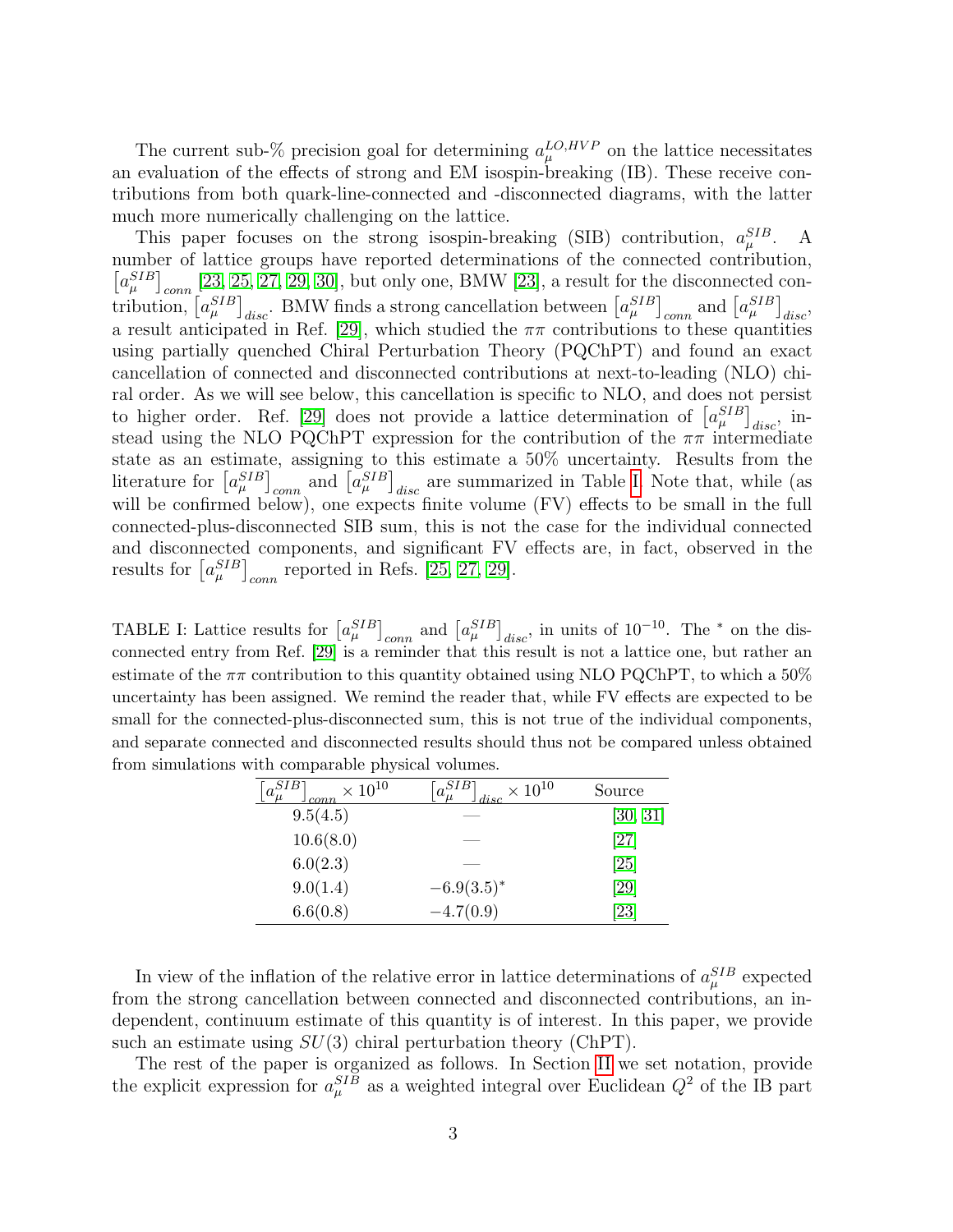of the subtracted EM vacuum polarization,  $\hat{\Pi}^{SIB}(Q^2)$ , and discuss the features of this expression which make a ChPT estimate of  $a_{\mu}^{SIB}$  feasible. In Section [III,](#page-8-0) we provide the explicit form of the ChPT representation of  $\hat{\Pi}^{SIB}(Q^2)$  needed as input to this expression, and outline the flavor-breaking hadronic  $\tau$  decay sum rule analysis used to determine the input value for a key higher-order low-energy constant (LEC) needed to encode the effect of  $\rho$ - $\omega$  mixing. This section also contains our numerical results for  $a_{\mu}^{SIB}$ . Finally, Section [IV](#page-15-0) contains a discussion of these results and our conclusions.

### <span id="page-3-0"></span>II. THE EUCLIDEAN INTEGRAL REPRESENTATION OF  $a_\mu^{SIB}$  and FEASI-BILITY OF A CHPT DETERMINATION

In what follows, the vector-current two-point functions,  $\Pi_{\mu\nu}^{ab}$ , and associated scalar vacuum polarizations,  $\Pi^{ab}$ , are defined, as usual, by

$$
\Pi_{\mu\nu}^{ab}(q) = (q_{\mu}q_{\nu} - q^2 g_{\mu\nu})\Pi^{ab}(Q^2) = i \int d^4x e^{iq \cdot x} \langle 0|T\{V_{\mu}^a(x)V_{\nu}^b(0)\}|0\rangle, \qquad (2.1)
$$

where  $Q^2 \equiv -q^2 \equiv -s$ , and  $V^a_\mu$  are the members of the  $SU(3)_F$  octet of vector currents,

$$
V_{\mu}^{a} = \bar{q} \frac{\lambda^{a}}{2} \gamma_{\mu} q. \qquad (2.2)
$$

The sum of the  $u, d$  and s contributions to the electromagnetic (EM) current then has the standard decomposition,

$$
J_{\mu}^{EM} = V_{\mu}^3 + \frac{1}{\sqrt{3}} V_{\mu}^8 \,, \tag{2.3}
$$

into  $I = 1$   $(a = 3)$  and  $I = 0$   $(a = 8)$  contributions, and the vacuum polarization,  $\Pi_{EM}(Q^2)$ , of the two-point function of this current the decomposition

$$
\Pi_{EM}(Q^2) = \Pi^{33}(Q^2) + \frac{2}{\sqrt{3}}\Pi^{38}(Q^2) + \frac{1}{3}\Pi^{88}(Q^2)
$$
\n(2.4)

into pure isovector  $(ab = 33)$ , pure isoscalar  $(ab = 88)$ , and mixed isospin  $(ab = 38)$ parts. Since strong isospin-breaking (SIB) is associated with the  $I = 1, O(m_d - m_u)$ component of the  $n_f = 3$  QCD mass operator, SIB occurs, to leading order in  $m_d - m_u$ , only in the 38 part of  $\Pi_{EM}$ .

The resulting leading order,  $O(m_d - m_u)$  SIB component of the EM current vacuum polarization is then

$$
\Pi^{SIB}(Q^2) = \frac{2}{\sqrt{3}} \Pi_{QCD}^{38}(Q^2)
$$
\n(2.5)

where the QCD subscript on the right-hand side denotes the  $O(m_d - m_u)$  QCD contribution and will be dropped in what follows.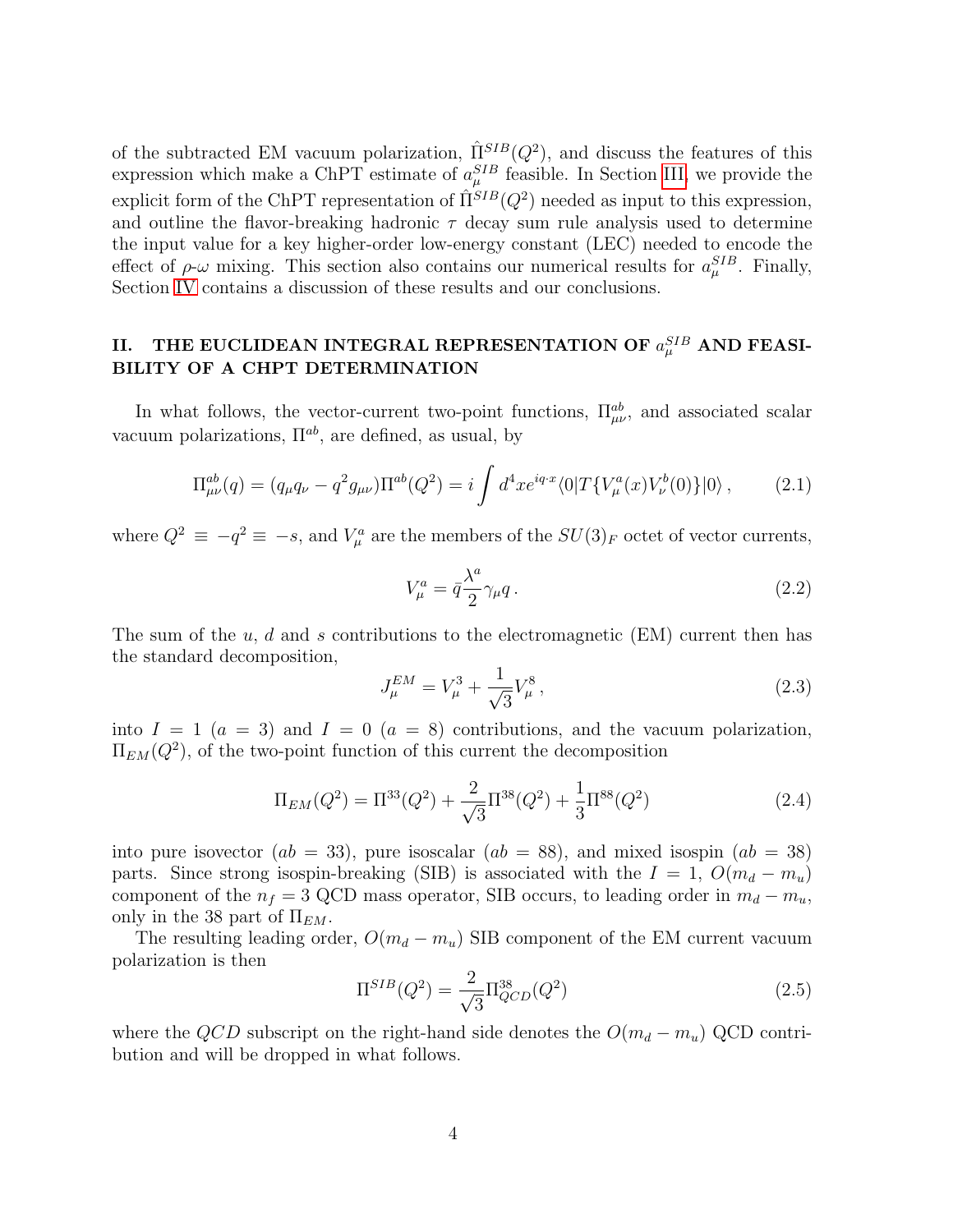# A. The Euclidean  $Q^2$  integral representation of  $a_\mu^{SIB}$

The full LO, HVP contribution,  $a_{\mu}^{LO,HVP}$ , is given, in the Euclidean momentumsquared,  $Q^2$ , representation of Refs. [\[20,](#page-18-11) [21\]](#page-18-12), by the weighted integral

<span id="page-4-0"></span>
$$
a_{\mu}^{LO,HVP} = -4\alpha^2 \int_0^{\infty} dQ^2 f(Q^2) \hat{\Pi}_{EM}(Q^2) , \qquad (2.6)
$$

with  $\hat{\Pi}_{EM}$  the subtracted EM vacuum polarization defined above,  $\alpha$  the EM fine structure constant, and  $f(Q^2)$  the exactly known kernel

$$
f(Q^2) = m_{\mu}^2 Q^2 Z^3 \frac{[1 - Q^2 Z]}{1 + m_{\mu}^2 Q^2 Z^2}
$$
\n(2.7)

where

$$
Z = \frac{\sqrt{Q^4 + 4m_\mu^2 Q^2} - Q^2}{2m_\mu^2 Q^2}.
$$
\n(2.8)

For use in the discussion below, it is convenient to also define the related quantity,  $a_{\mu}^{LO,HVP}(Q_{max}^2)$ , obtained by replacing the upper limit of the integral in Eq. [\(2.6\)](#page-4-0) by  $\dot{Q}^2_{max}$ .



<span id="page-4-1"></span>FIG. 1: The product  $Q^2 f(Q^2)$ , with  $f(Q^2)$  the weight appearing in the Euclidean integral representation, Eq. [\(2.6\)](#page-4-0), of  $a_{\mu}^{LO,HVP}$ .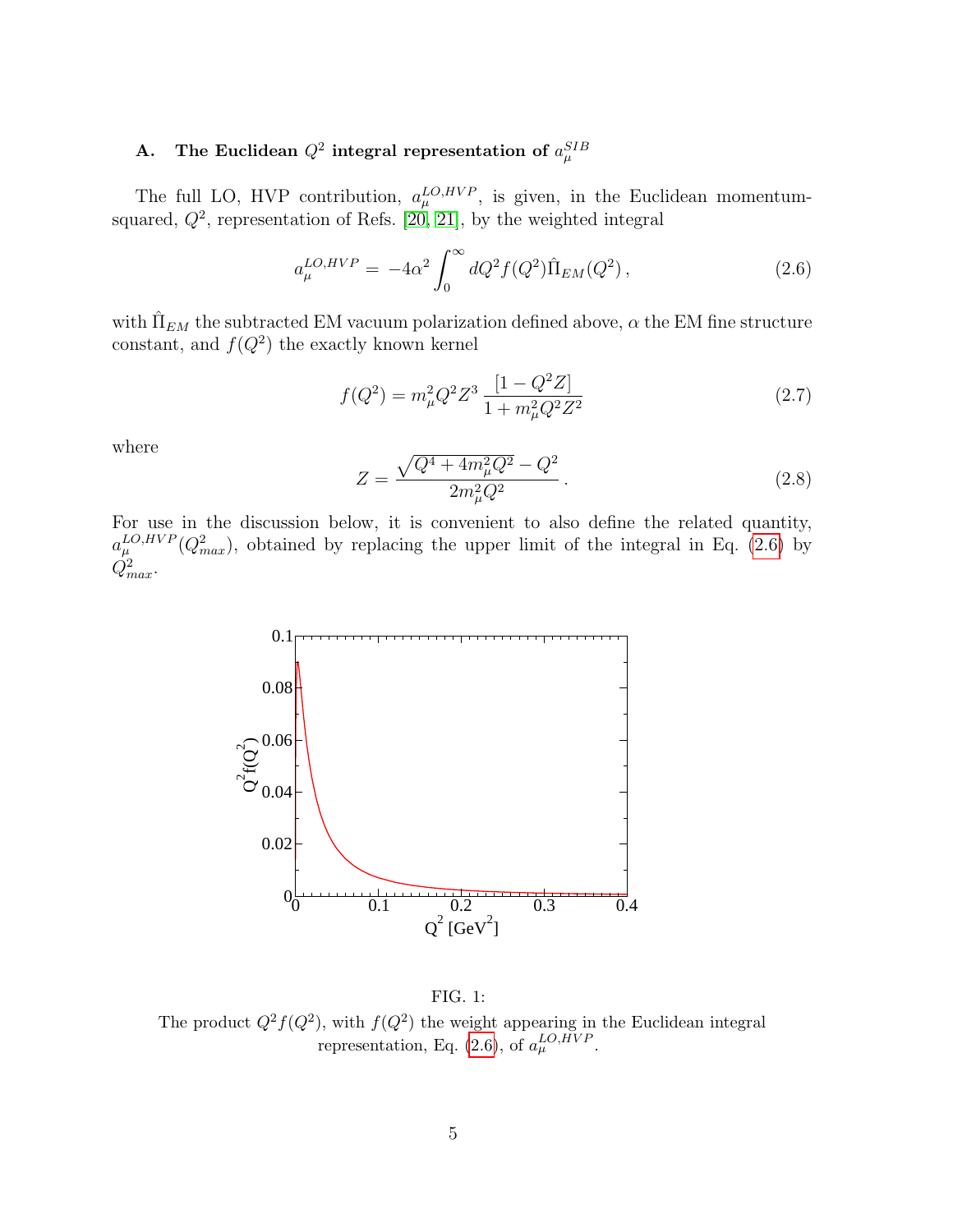The kernel  $f(Q^2)$  diverges as  $1/\sqrt{Q^2}$  as  $Q^2 \to 0$  and falls rapidly with increasing  $Q^2$ , creating a peak in the integrand of Eq. [\(2.6\)](#page-4-0) at very low  $Q^2 \simeq m_\mu^2/4$ . At such low  $Q^2$ ,  $\hat{\Pi}_{EM}(Q^2)$  should be very close to linear in  $Q^2$ , an expectation born out by an evaluation of  $\hat{\Pi}_{EM}(Q^2)$  using  $R(s)$  results from Ref. [\[7\]](#page-18-25) as input to the subtracted dispersive representation

<span id="page-5-1"></span>
$$
\hat{\Pi}_{EM}(Q^2) = -\frac{Q^2}{12\pi^2} \int_0^\infty ds \frac{R(s)}{s(s+Q^2)}.
$$
\n(2.9)

The location of the peak of the integrand in Eq. [\(2.6\)](#page-4-0) is thus essentially just that of the maximum of the product  $Q^2 f(Q^2)$ . Figure [1](#page-4-1) shows the behavior of this product as a function of  $Q^2$ . Note that an analogous figure for  $\hat{\Pi}_{EM}(Q^2)f(Q^2)$ , taking into account the deviation from linearity of  $\hat{\Pi}_{EM}(Q^2)$  in the higher- $Q^2$  region, would show an additional suppression, increasing with  $Q^2$ , of contributions at higher  $Q^2$  relative to those from the region of the peak.

The SIB contribution,  $a_{\mu}^{SIB}$  is, similarly, given, in the Euclidean- $Q^2$  integral representation, by

<span id="page-5-0"></span>
$$
a_{\mu}^{SIB} = -4\alpha^2 \int_0^{\infty} dQ^2 f(Q^2) \hat{\Pi}^{SIB}(Q^2).
$$
 (2.10)

As for  $\hat{\Pi}_{EM}(Q^2)$ ,  $\hat{\Pi}^{SIB}(Q^2)$  will be very close to linear in  $Q^2$  in the low- $Q^2$  region, and the maximum of the integrand in Eq. [\(2.10\)](#page-5-0) will thus also occur at  $Q^2 \simeq m_\mu^2/4$ .

#### B. The feasibility of a ChPT determination

The fact that the contributions to the integral representation in Eq.  $(2.10)$  are concentrated at low  $Q^2$  raises the possibility that a reliable estimate of  $a_\mu^{SIB}$  might be obtained using the ChPT representation of  $\hat{\Pi}^{SIB}(Q^2)$ . An estimate of how reliable such a determination might be can be obtained by studying the related  $\hat{\Pi}^{33}(Q^2)$  case.

The utility of this estimate is based on the following similarities between the spectral functions,  $\rho^{38}(s)$  and  $\rho^{33}(s)$ , of  $\Pi^{38}(Q^2)$  and  $\Pi^{33}(Q^2)$ . First,  $\rho^{38}(s)$  and  $\rho^{33}(s)$  share a common threshold,  $s = 4m_{\pi}^2$ , as well as a common saturation of the low-s region by contributions from  $\pi\pi$  intermediate states. Second, while  $\rho^{33}(s)$  is necessarily  $\geq 0$  for all s, while  $\rho^{38}(s)$  is not, the chiral representation of  $\rho^{38}(s)$  shows  $\rho^{38}(s)$  to be, like  $\rho^{33}(s)$ , positive in the low-s  $\pi\pi$  region. Third, both  $\rho^{33}(s)$  and  $\rho^{38}(s)$  show sizeable resonance enhancements in the  $\rho$ - $\omega$  region, as evidenced by the large  $\rho$  peak in the  $e^+e^- \to \pi^+\pi^$ cross sections and the obvious IB interference shoulder, centered at  $s = m_{\omega}^2$ , on the upper side of that peak. The  $\rho$  contribution to  $\rho^{33}(s)$  is, of course, positive, while the  $\rho$ - $\omega$  interference contribution to  $\rho^{38}(s)$  has a dispersive shape, with an important contribution which changes sign between  $s < m_{\omega}^2$  and  $s > m_{\omega}^2$ .<sup>1</sup> Fits in the interference region using various phenomenological models allow one to obtain model-dependent separations of

<sup>&</sup>lt;sup>1</sup> See, e.g., Eq.  $(19)$ , of Ref. [\[36\]](#page-18-26).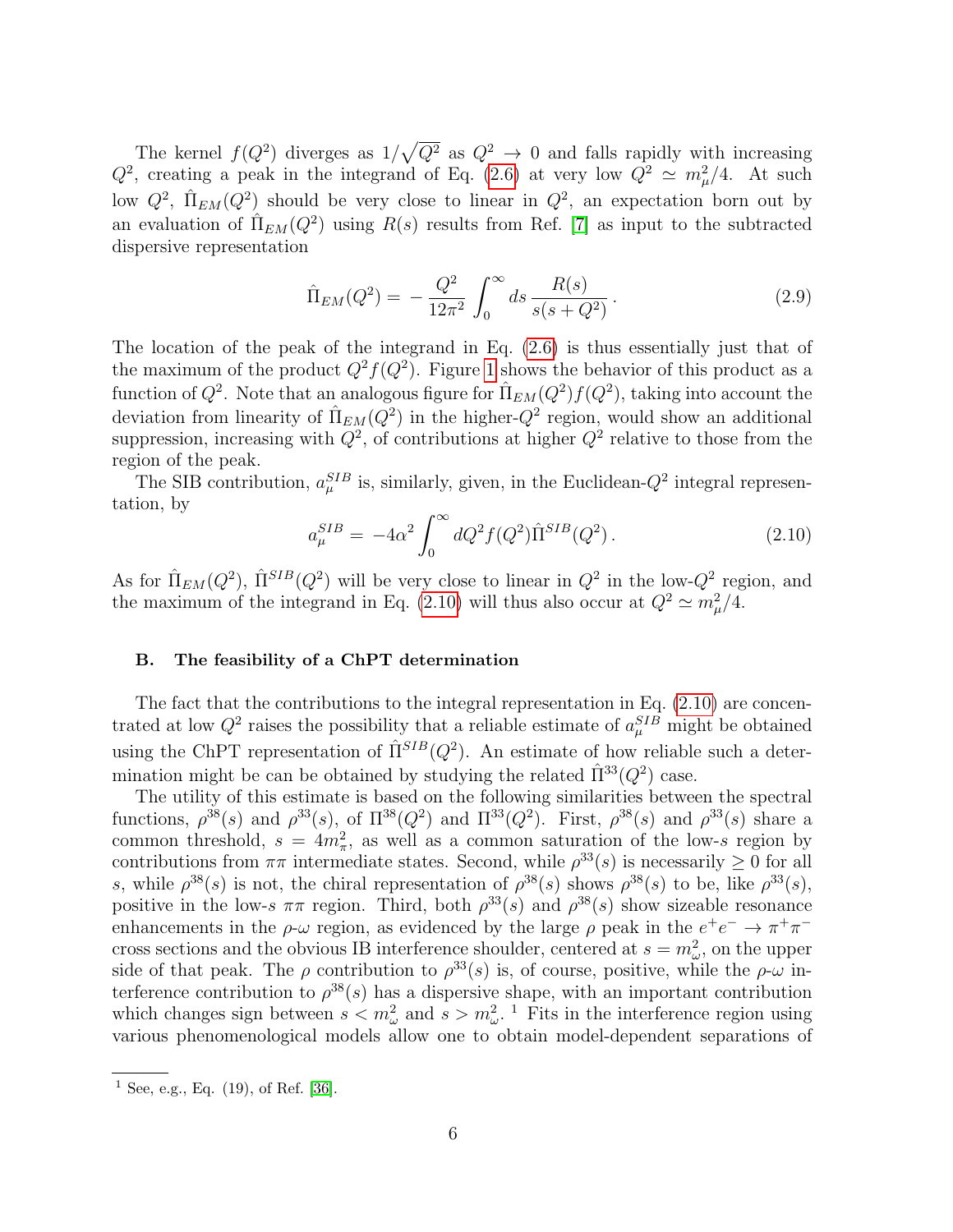the isospin-conserving (IC) 33 and IB 38 parts of the  $\pi\pi$  cross sections. These can be converted to the corresponding IC and IB contributions to  $R(s)$  and the resulting IB contributions integrated with the  $a_{\mu}^{LO,HVP}$  dispersive weight to obtain model-dependent estimates of the IB  $\rho$ - $\omega$  interference region contribution to  $a_{\mu}^{LO,HVP}$ . Such estimates were obtained for a range of models in Refs. [\[35–](#page-18-27)[37\]](#page-18-28). Strong cancellations, associated with the change of sign noted above and the narrowness of the interference region, were observed in all cases. These cancellations led to a significantly enhanced model dependence [\[35–](#page-18-27) [37\]](#page-18-28). The sign of the integrated result was, however, positive over the full range of models considered, and hence the same as the sign of the IC  $\rho$  contribution to  $a_{\mu}^{LO,HVP}$ . Integrating, instead, with the weight appearing in the subtracted dispersive representation, Eq. [\(2.9\)](#page-5-1), one finds, similarly, a common sign for the IC  $\rho$  contribution to  $\hat{\Pi}_{EM}(Q^2)$ and the IB  $\rho$ - $\omega$  interference region contribution to  $\hat{\Pi}^{SIB}(Q^2)$ . From the point of view of  $\hat{\Pi}^{SIB}(Q^2)$  in the spacelike,  $Q^2 > 0$  region, the narrow  $\rho$ - $\omega$  interference contribution to  $\rho^{38}(s)$  is essentially indistinguishable from that of a narrow, averaged positive contribution located at  $s = m_{\omega}^2$ . As far as the subtracted polarizations are concerned, the spectral functions  $\rho^{33}(s)$  and  $\rho^{38}(s)$  are thus close analogues of one another all the way from threshold through the first resonance region, and a study of the features of the IC 33 contribution to the representation Eq. [\(2.6\)](#page-4-0) can be used to obtain plausible expectations for the behavior of the corresponding representation, Eq. [\(2.10\)](#page-5-0), of  $a_{\mu}^{SIB}$ .

This observation is of practical use because, in the isospin limit,  $\overline{\Pi}^{33}(Q^2)$  $\equiv$  $\frac{1}{2}\hat{\Pi}_{ud;V}(Q^2)$ , where  $\hat{\Pi}_{ud;V}(Q^2)$  is the subtracted polarization of the flavor  $ud, I = 1$ , vector current, whose spectral function,  $\rho_{ud;V}(s)$ , has been extracted from measured differential non-strange hadronic  $\tau$  decay distributions by ALEPH [\[38,](#page-19-0) [40,](#page-19-1) [41\]](#page-19-2) and OPAL [\[39\]](#page-19-3). A version of  $\hat{\Pi}_{ud;V}(Q^2)$  based on the OPAL results for  $\rho_{ud;V}(s)$  and the subtracted dispersive representation, was constructed in Ref. [\[42\]](#page-19-4) and used to study (i) the convergence of  $a_{\mu}^{LO,HVP}(Q_{max}^2)$  to the full IC  $I = 1$  result,  $a_{\mu}^{LO,HVP}$ , as  $Q_{max}^2$  was increased from zero to infinity, and (ii) the utility of various representations (including the ChPT representation) of  $\hat{\Pi}_{ud;V}(Q^2)$  in the low- $Q^2$  region [\[42,](#page-19-4) [43\]](#page-19-5). It was found that ~ 82% of the  $a_{\mu}^{LO,HVP}$  arises from  $Q^2$  < 0.10  $GeV^2$ , ~ 92% from  $Q^2$  < 0.2  $GeV^2$ , and ~ 94% from  $Q^2 < 0.25 \; GeV^2 \simeq m_K^2$ <sup>2</sup>. With the region between  $Q^2 = 0$  and  $m_K^2$  plausibly in the range of validity of  $SU(3)_F$  ChPT, we thus expect that a determination of  $a_\mu^{SIB}$  obtained using ChPT for  $\hat{\Pi}^{SIB}(Q^2)$  and truncating the integral in Eq. [\(2.10\)](#page-5-0) at  $Q_{max}^2 = 0.25 \ GeV^2 \simeq m_K^2$  will miss only ~ 6% of the total contribution to  $a_{\mu}^{SIB}$ , provided the ChPT representation used is accurate over this integration region.

The OPAL-based version of  $\hat{\Pi}^{33}(Q^2)$  constructed in Ref. [\[42\]](#page-19-4) can also be used to explore the accuracy of results obtained using the ChPT representations of subtracted vector current polarizations in the region up to  $Q^2 \simeq m_K^2$ . To make a sensible estimate

<sup>&</sup>lt;sup>2</sup> See Figures 1 and 2 of Ref. [\[43\]](#page-19-5) for plots showing the behavior of  $f(Q^2) \hat{\Pi}_{ud;V}(Q^2)$  as a function of  $Q^2$  and  $a_\mu^{LO,HVP;33}(Q_{max}^2) \equiv a_\mu^{33}(Q_{max}^2)$  as a function of  $Q_{max}^2$ . Note that the quantity denoted  $\hat{\Pi}_{ud;V}(Q^2)$  in Ref. [\[43\]](#page-19-5) is  $\Pi_{ud;V}(0) - \Pi_{ud;V}(Q^2)$ , and hence differs by an overall sign from that used in the current paper.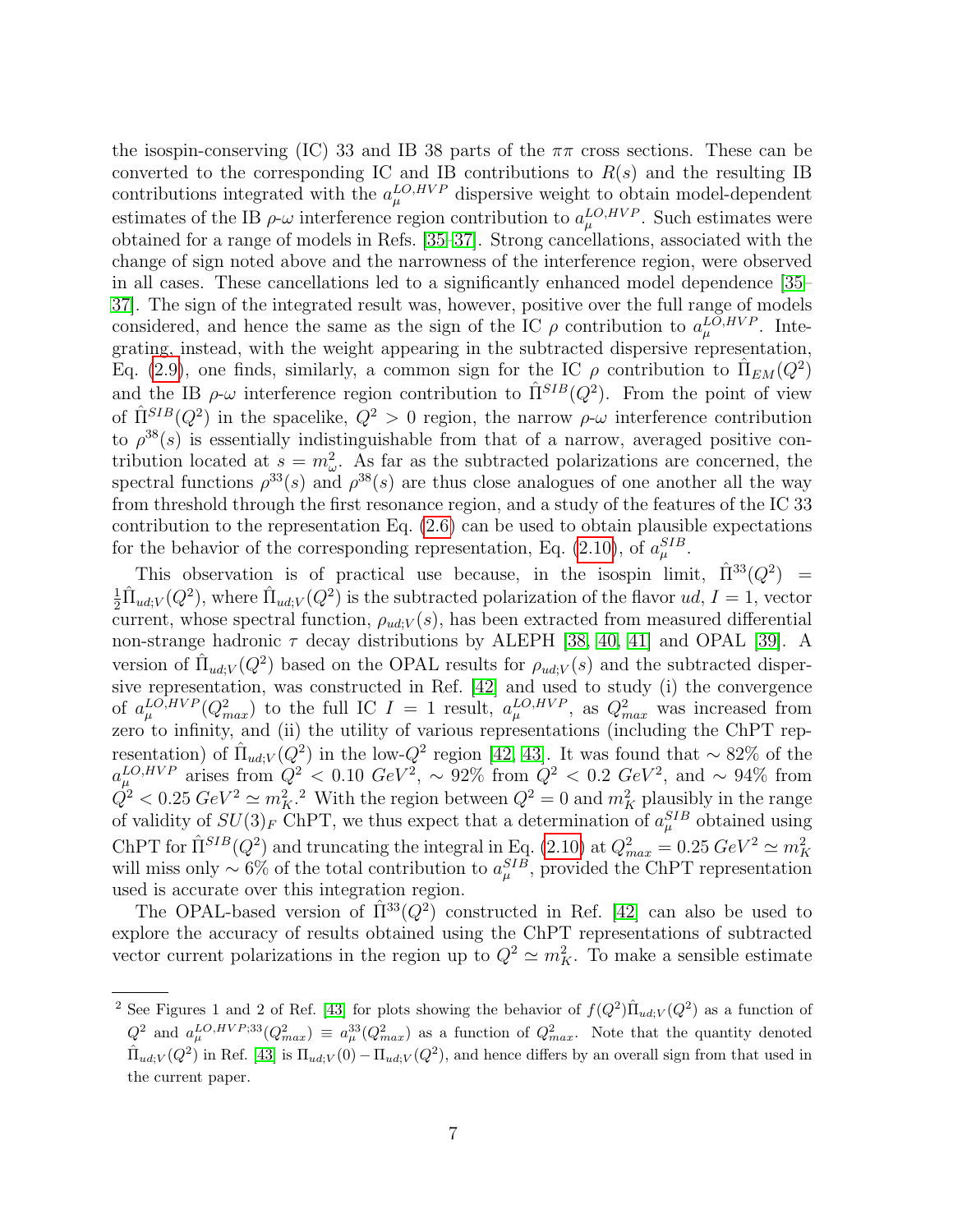of the  $I = 1$  (33) contribution to  $a_{\mu}^{LO,HVP}$ , the chiral order at which the representation of  $\hat{\Pi}^{33}(Q^2)$  is truncated must be high enough to ensure the effect of the large  $\rho$  peak in  $\rho^{33}(s)$  is incorporated. This contribution first appears in the chiral expansion through the next-to-next-to-leading-order (NNLO) LEC,  $C_{93}$ , necessitating the use of the twoloop (NNLO) expression for  $\hat{\Pi}^{33}(Q^2)$ . Using this representation, with the value of the renormalized LEC  $C_{93}^r(0.77 \text{ GeV})$  from Ref.[\[44\]](#page-19-6) as input, one finds an NNLO ChPT estimate for  $a_{\mu}^{33}(0.25 \ GeV^2)$  which overshoots that produced by the OPAL-based version of  $\hat{\Pi}^{33}(Q^2)$  by ~ 4.8%. This slight over-shooting is a consequence of the fact that the NNLO representation of  $\hat{\Pi}^{33}(Q^2)$  misses small, yet-higher-order contributions of the  $\rho$  peak to the curvature of  $\hat{\Pi}^{33}(Q^2)$  in the low- $Q^2$  region. The positivity of the  $\rho$  contributions to  $\rho^{33}(s)$  ensures that these contributions would, if included, decrease the magnitude of the resulting representation of  $\hat{\Pi}^{33}(Q^2)$ , producing a result for  $a_\mu^{33}(0.25 \ GeV^2)$  lower than that given by the NNLO representation. The (overshooting) effect of the truncation at NNLO and the (undershooting) effect of omitting contributions from  $Q^2 > 0.25 \ GeV^2$ thus work in opposite directions. The NNLO ChPT estimate,  $a_{\mu}^{33}(0.25 \ GeV^2)$ , is, in fact, only ~ 1.5% below the full  $(Q_{max}^2 \rightarrow \infty) I = 1$  contribution to  $a_{\mu}^{LO,HVP}$  implied by the OPAL-based dispersive version of  $\hat{\Pi}^{33}(Q^2)$ .

As we will see below, the ChPT result for  $a_\mu^{SIB}(0.25 \ GeV^2)$  is also dominated by the contribution of a higher-order LEC encoding resonance-region (in this case  $\rho-\omega$ ) effects. Since, as noted above, the contribution of the  $\rho-\omega$  interference region to the dispersive representation of  $\hat{\Pi}^{SIB}(Q^2)$  is equivalent to that of a narrow, net positive contribution to  $\rho^{38}(s)$  located at  $s = m_{\omega}^2$ , the effect of similarly missing resonance-region-induced, higher-order contributions to the low- $Q^2$  curvature of  $\hat{\Pi}^{SIB}(Q^2)$  will be such that our ChPT estimate for  $a_\mu^{SIB}(0.25 \ GeV^2)$  will also slightly overshoot the true value of this quantity. There will thus, as in the case of the NNLO result for  $a_\mu^{33}(0.25 \ GeV^2)$ , be a cancellation between the overshooting produced by the use of the truncated ChPT representation and the undershooting caused by the truncation of the integral representation at  $Q_{max}^2 = 0.25 \ GeV^2$ . In the analogous  $a_{\mu}^{33}$  case, these effects are  $O(+5\%)$  and  $O(-6\%)$ , respectively. Based on these observations, we expect the combination of the truncation in chiral order and truncation of the integral representation at  $Q^2 = 0.25 \; GeV^2$  to produce an uncertainty of a few to several % in the truncated-in-chiral-order,  $a_{\mu}^{SIB}(0.25 \ GeV^2)$  estimate for  $a_{\mu}^{SIB}$  obtained below. To be conservative, since this estimate for the uncertainty relies on results for the analogous, but not identical,  $a_{\mu}^{33}$  case, we assign a significantly expanded 10% estimate for the contribution of these effects to the uncertainty on the ChPT-based  $a_\mu^{SIB}(0.25 \ GeV^2)$  estimate for  $a_\mu^{SIB}$ .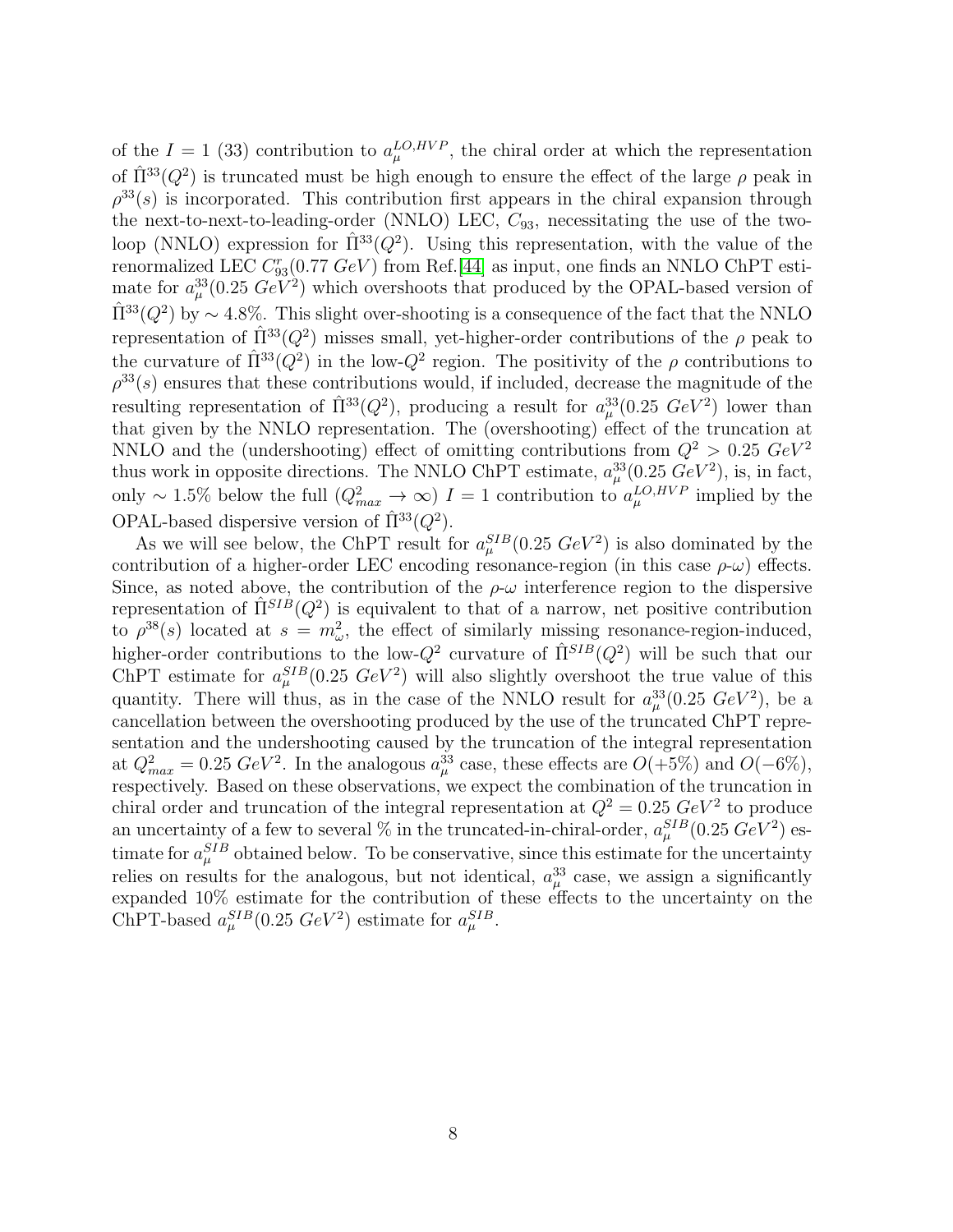## <span id="page-8-0"></span>III. THE CHPT ESTIMATE FOR  $\hat{\Pi}^{SIB}(Q^2)$

## A.  $\hat{\Pi}^{SIB}(Q^2)$  to two loops in ChPT

The forms of the effective  $SU(3)<sub>F</sub>$  chiral Lagrangian to NLO and NNLO were worked out long ago in Refs. [\[45\]](#page-19-7) and [\[46,](#page-19-8) [47\]](#page-19-9). The two-loop (NNLO) representation for the unsubtracted version of the IB polarization,  $\Pi^{38}(Q^2)$ , can be found in Ref. [\[48\]](#page-19-10). From this expression one finds, recasting the result in terms of the Euclidean variable  $Q^2 = -q^2$ , the following result for the subtracted version,  $\hat{\Pi}^{38}(Q^2)$ :

<span id="page-8-1"></span>
$$
\hat{\Pi}^{38}(Q^2) = \frac{\sqrt{3}}{4} (m_{K^0}^2 - m_{K^+}^2)_{QCD} \left[ \frac{2i\bar{B}(\bar{m}_K^2, Q^2)}{Q^2} - \frac{1}{48\pi^2 \bar{m}_K^2} + \frac{8i\bar{B}(\bar{m}_K^2, Q^2)}{f_\pi^2} \left( \frac{i}{2} \bar{B}_{21}(m_\pi^2, Q^2) + i\bar{B}_{21}(\bar{m}_K^2, Q^2) + \frac{\log (m_\pi^2 \bar{m}_K^4/\mu^6)}{384\pi^2} - L_9^r(\mu) \right) \right]
$$
(3.1)

where  $(m_{K^0}^2 - m_{K^+}^2)_{QCD}$  is the non-EM contribution to the kaon mass-squared splitting,  $\bar{m}_K^2$  is the non-EM part of the average physical kaon squared mass,  $(m_{K^0}^2 + m_{K^+}^2)/2$ ,  $L_9^r$  is the usual renormalized NLO LEC of Gasser and Leutwyler [\[45\]](#page-19-7),  $\mu$  is the chiral renormalization scale,  $\bar{B}(m^2, Q^2)$  is the standard subtracted, equal-mass, two-propagator loop function, given, for  $Q^2 > 0$ , by

$$
\bar{B}(m^2, Q^2) = \frac{i}{8\pi^2} \left[ 1 - \sqrt{1 + 4m^2/Q^2} \tanh^{-1} \left( \frac{1}{\sqrt{1 + 4m^2/Q^2}} \right) \right],\tag{3.2}
$$

and  $\bar{B}_{21}$  is the auxillary loop function

$$
\bar{B}_{21}(m^2, Q^2) = \frac{1}{12} \left( 1 + \frac{4m^2}{Q^2} \right) \bar{B}(m^2, Q^2) - \frac{i}{576\pi^2} \,. \tag{3.3}
$$

Our convention for the pion decay constant is that used in Ref. [\[45\]](#page-19-7),  $f_{\pi} \simeq 92$  MeV. The first line of Eq. [\(3.1\)](#page-8-1) contains the NLO contributions, the second line the NNLO contributions. The low- $Q^2$  expansion,

$$
\frac{2i\bar{B}(m^2, Q^2)}{Q^2} = \frac{1}{48\pi^2 m^2} + O(Q^2),\tag{3.4}
$$

has been used in obtaining the subtracted form, Eq. [\(3.1\)](#page-8-1), from the unsubtracted form given in Ref. [\[48\]](#page-19-10). The absence of an NLO pion loop contribution in Eq. [\(3.1\)](#page-8-1) reflects the cancellation noted in Ref. [\[29\]](#page-18-18) between NLO  $\pi\pi$  intermediate state contributions to the connected and disconnected parts of  $\hat{\Pi}^{38}$ . The presence of the pion loop function factor,  $\bar{B}_{21}(m_\pi^2, Q^2)$ , in the NNLO expression shows this cancellation does not persist beyond NLO. The result  $L_9^r(\mu = 0.77 \ GeV) = 0.00593(43)$  from Ref. [\[49\]](#page-19-11) is used in obtaining numerical results below.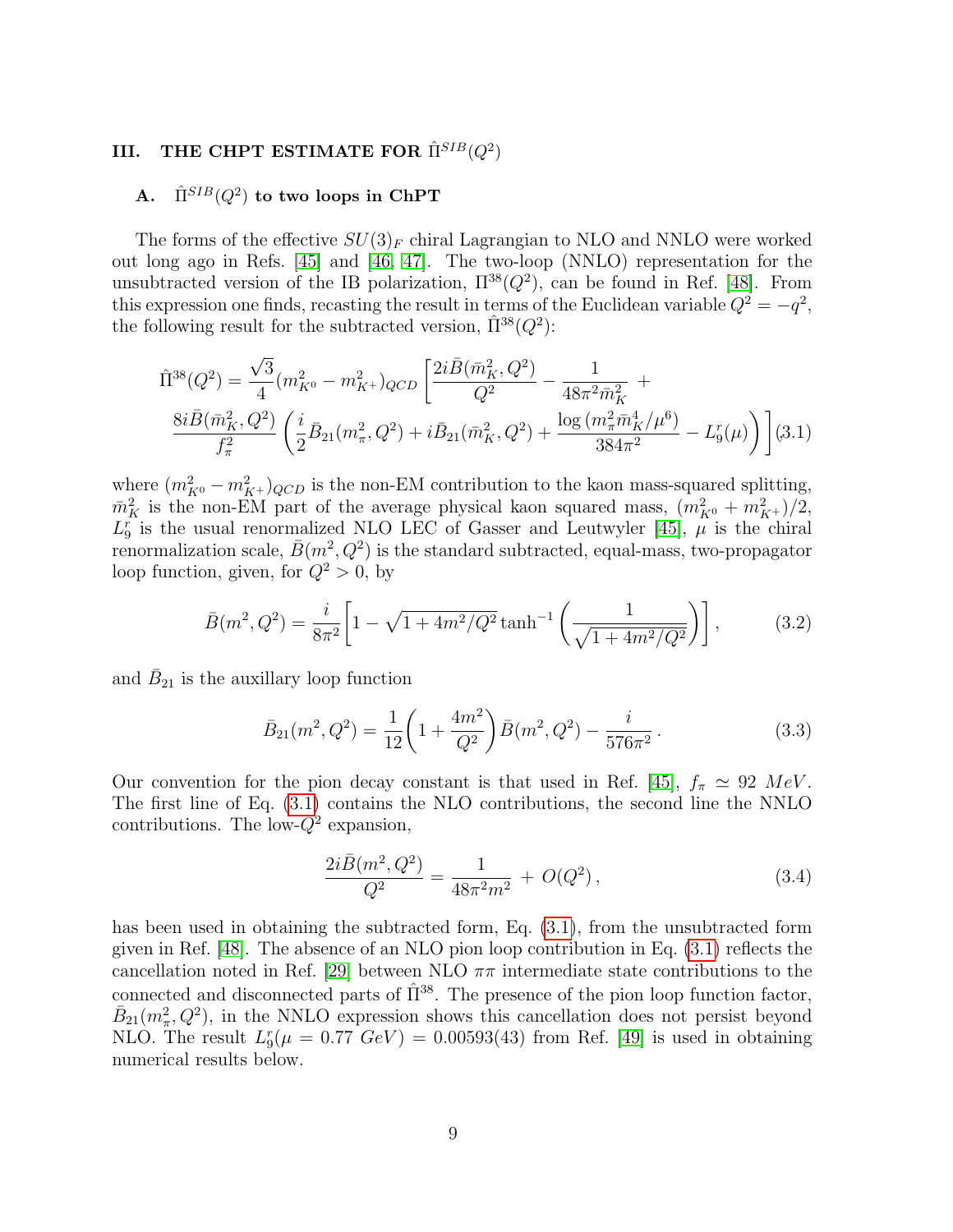As is well known, the separation of IB effects into strong and EM contributions is ambiguous at  $O(\alpha(m_d + m_u))$ .<sup>3</sup> Since  $m_d - m_u$  and  $m_d + m_u$  differ by only a factor of  $\sim$  3 for physical  $m_u$  and  $m_d$ , this ambiguity is, in fact, at the level of effects second order in IB, which we are neglecting. The impact of this ambiguity, in any case, lies entirely in the factor  $(m_{K^0}^2 - m_{K^+}^2)_{QCD}$  in Eq. [\(3.1\)](#page-8-1). At leading order in IB, this factor can be determined by subtracting the EM contribution to the K mass-squared splitting. This is related to the EM contribution to the pion mass-squared splitting by

$$
(m_{K^{+}}^{2} - m_{K^{0}}^{2})_{EM} = (m_{\pi^{+}}^{2} - m_{\pi^{0}}^{2})_{EM} (1 + \epsilon_{D})
$$
\n(3.5)

where  $\epsilon_D$  (which depends on the light quark masses) parametrizes the breaking of Dashen's Theorem [\[51\]](#page-19-12), and is equal to zero in the  $SU(3)$  chiral limit. Since the experimental pion mass-squared splitting receives no SIB contribution at  $O(m_d - m_u)$ ,  $(m_{\pi^+}^2 - m_{\pi^0})_{EM}$  can, up to corrections second order in IB, be replaced by the correspond-ing experimental value. Using the FLAG 2019 [\[50\]](#page-19-13)  $n_f = 2 + 1 + 1$  result,  $\epsilon_D = 0.79(7)$ , as input, we find

$$
(m_{K^0}^2 - m_{K^+}^2)_{QCD} = 0.00616(9) \ GeV^2 \,, \tag{3.6}
$$

a result valid to first order in IB.

Inputting the NNLO representation of  $\hat{\Pi}^{38}(Q^2)$  given by Eq. [\(3.1\)](#page-8-1) into Eq. [\(2.10\)](#page-5-0), and using the numerical input specified above, one finds the following results for the NLO and NNLO contributions to  $a_\mu^{SIB}(0.25 \ GeV^2)$ :

<span id="page-9-0"></span>
$$
\left[a_{\mu}^{SIB}(0.25 \ GeV^2)\right]_{NLO} = 0.073 \times 10^{-10} \tag{3.7}
$$

$$
\left[a_{\mu}^{SIB}(0.25 \ GeV^2)\right]_{NNLO} = 0.552(37) \times 10^{-10} \tag{3.8}
$$

where the error on the NNLO contribution is that induced by the uncertainty on the input for  $L_9^r(0.77 \text{ GeV})$ . The smallness of the NLO contribution in Eq. [\(3.7\)](#page-9-0) is a reflection of the exact cancellation at NLO between connected and disconnected contributions from  $\pi\pi$  intermediate states. The total to NNLO,

$$
\left[a_{\mu}^{SIB}(0.25\ GeV^2)\right]_{NLO+NNLO} = 0.625(37) \times 10^{-10},\tag{3.9}
$$

is also small, and dominated by the unsuppressed NNLO contribution. The smallness of the NLO+NNLO total should come as no surprise since no LEC encoding resonanceregion  $\rho$ -ω interference contributions to  $\hat{\Pi}^{38}(Q^2)$  appears in the NNLO representation Eq. [\(3.1\)](#page-8-1). The situation is analogous to that of the ChPT representation of  $\hat{\Pi}^{33}(Q^2)$ , where the LEC,  $C_{93}$ , which encodes the dominant  $\rho$  contribution, does not appear in the NLO representation. The next subsection addresses this shortcoming of the NNLO representation of  $\hat{\Pi}^{38}(Q^2)$  and shows how results from flavor-breaking hadronic  $\tau$  decay sum rules can be used to quantify the dominant contribution to  $a_{\mu}^{SIB}$  from terms beyond NNLO in the chiral expansion.

<sup>&</sup>lt;sup>3</sup> A particularly clear discussion of this point is given in Sections 3.1.1 and 3.1.2 of the 2019 FLAG report [\[50\]](#page-19-13).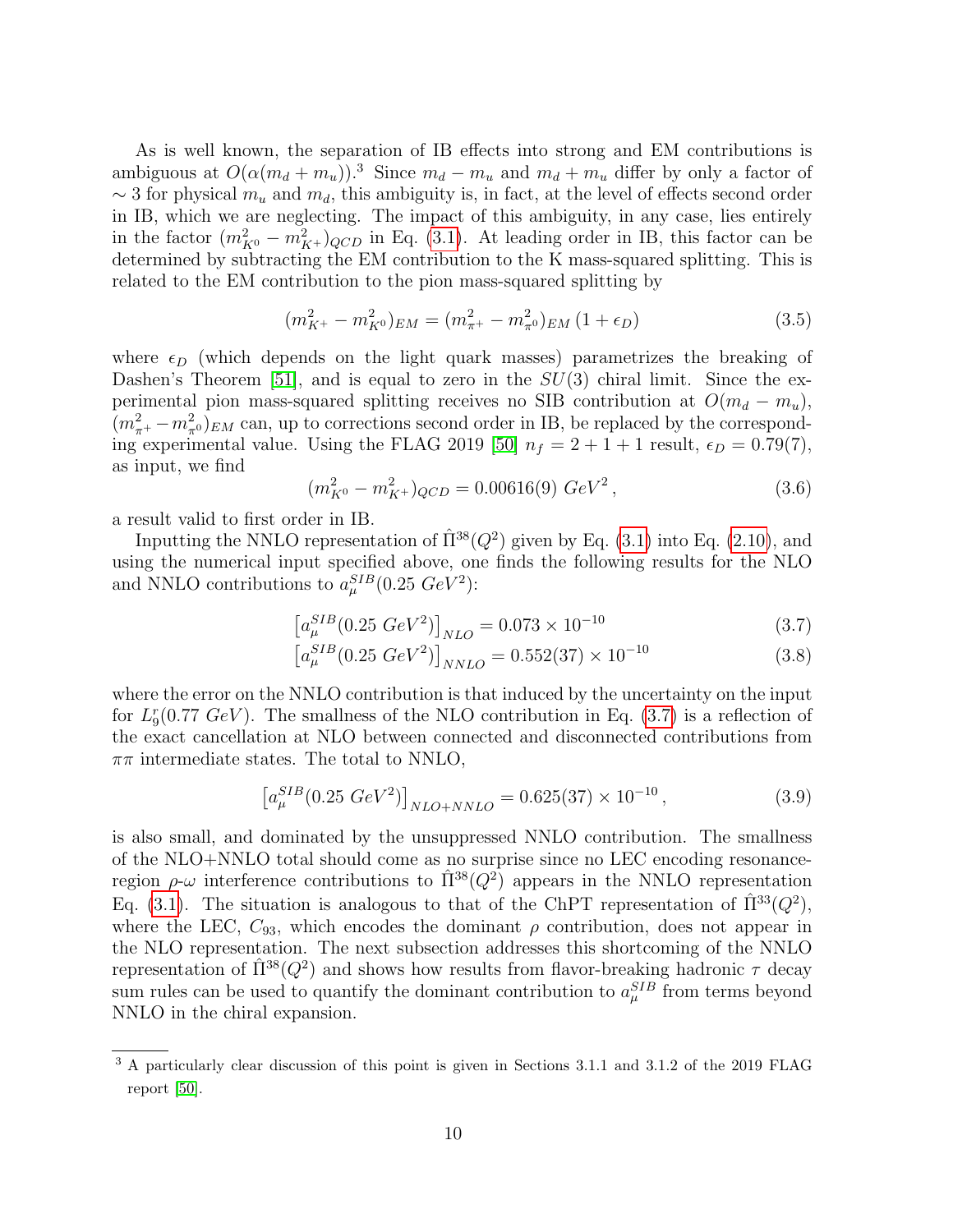## B. Contributions to  $\hat{\Pi}^{SIB}(Q^2)$  beyond two loops

The mesonic low-energy effective Lagrangian of ChPT has as explicit degrees of freedom only the low-lying, pseudoscalar mesons. The effects of resonance degrees of freedom, which have been integrated out, are encoded in the LECs of the effective theory. As is well known, contributions from the lowest-lying resonances provide estimates for these LECs which typically agree well with phenomenological determinations [\[52\]](#page-19-14).

At low  $Q^2$ , the  $\rho$ - $\omega$  mixing contribution to  $\rho^{38}$  produces a leading low- $Q^2$  contribution to  $\hat{\Pi}^{38}(Q^2)$  of the form  $C_{\rho\omega}Q^2$  where  $C_{\rho\omega}$  is a constant proportional to the product  $f_{\rho}f_{\omega}\theta_{\rho\omega}$ , with  $f_{\rho}$  the  $\rho$  decay constant (which parametrizes the  $\rho$  coupling to  $J_{\mu}^3$ ),  $f_{\omega}$  the  $ω$  decay constant (which parametrizes the  $ω$  coupling to  $J^8_μ$ ) and  $θ_{ρω}$  the IB parameter characterizing the strength of  $\rho-\omega$  mixing. No tree-level contribution of the form  $CQ^2$ appears in the NNLO expression Eq.  $(3.1)$ , establishing that  $\rho-\omega$  mixing effects are not yet encoded in the NNLO form. The reason for this absence is obvious. An operator in the effective Lagrangian producing an SIB, tree-level  $CQ^2$  contribution to  $\hat{\Pi}^{38}(\hat{Q}^2)$  would have to include one factor of the quark mass matrix and four derivatives (two to produce the factor  $(q_{\mu}q_{\nu}-g_{\mu\nu}q^2)$  in  $\Pi_{\mu\nu}^{38}$  and two to produce the  $Q^2$  in the  $CQ^2$  contribution to  $\hat{\Pi}^{38}(Q^2)$ ). Such an operator is NNNLO in the chiral counting. The LECs encoding the effects of  $\rho-\omega$  mixing (as well as of all other higher-energy degrees of freedom integrated out in forming the effective Lagrangian) thus do not appear in the chiral expansion of  $\hat{\Pi}^{38}(Q^2)$  until NNNLO.

Model-dependent results for the contribution to  $a_{\mu}^{SIB}$  from the  $\rho$ - $\omega$  interference region can, of course, be obtained using experimental results for the  $\pi\pi$  cross-sections in the interference region and separations of the IC and IB contributions to these cross sections produced by fits based on phenomenological models of the pion form factor  $F_{\pi}(s)$ . Such results, of course, provide no information about NNNLO (and higher) contributions to  $a_{\mu}^{SIB}$  from other high-energy degrees of freedom also integrated out in forming the effective Lagrangian, though they do serve to provide an estimate of the expected scale of NNNLO and higher order contributions. Fits to a range of experimental  $\pi\pi$  cross-section data sets involving models for which the resulting  $\chi^2/dof$  was  $\lt 1$  were found to produce  $ρ$ -ω mixing contributions between  $\sim 2 \times 10^{-10}$  and  $\sim 5 \times 10^{-10}$  [\[36,](#page-18-26) [53\]](#page-19-15), confirming the numerical importance of contributions beyond NNLO. Contributions other than that induced by  $\rho-\omega$  mixing, for example due to  $\rho'-\omega'$  mixing, are, of course, also expected at some level. With the  $\rho'$  and  $\omega'$  having comparable widths, and no analogue of the  $\rho$ -ω interference shoulder evident in the  $\pi\pi$  cross-sections in the  $\rho'$ -ω' region, no similar phenomenological estimate is possible for such higher resonance contributions.

An advantage of the chiral representation of the low- $Q^2$  contributions to  $a_{\mu}^{SIB}$  is that contributions from all degrees of freedom integrated out in forming the effective Lagrangian, not just those from the  $\rho-\omega$  interference region, will be encoded in the relevant NNNLO (and higher) LECs. It turns out that, at NNNLO, there is only one such LEC, denoted  $\delta C_{93}^{(1)}$  in Ref. [\[44\]](#page-19-6). Retaining only vector external sources,  $v_\mu = v_\mu^a \lambda^a/2$ , the form of the associated NNNLO term in the effective Lagrangian needed to generate tree-level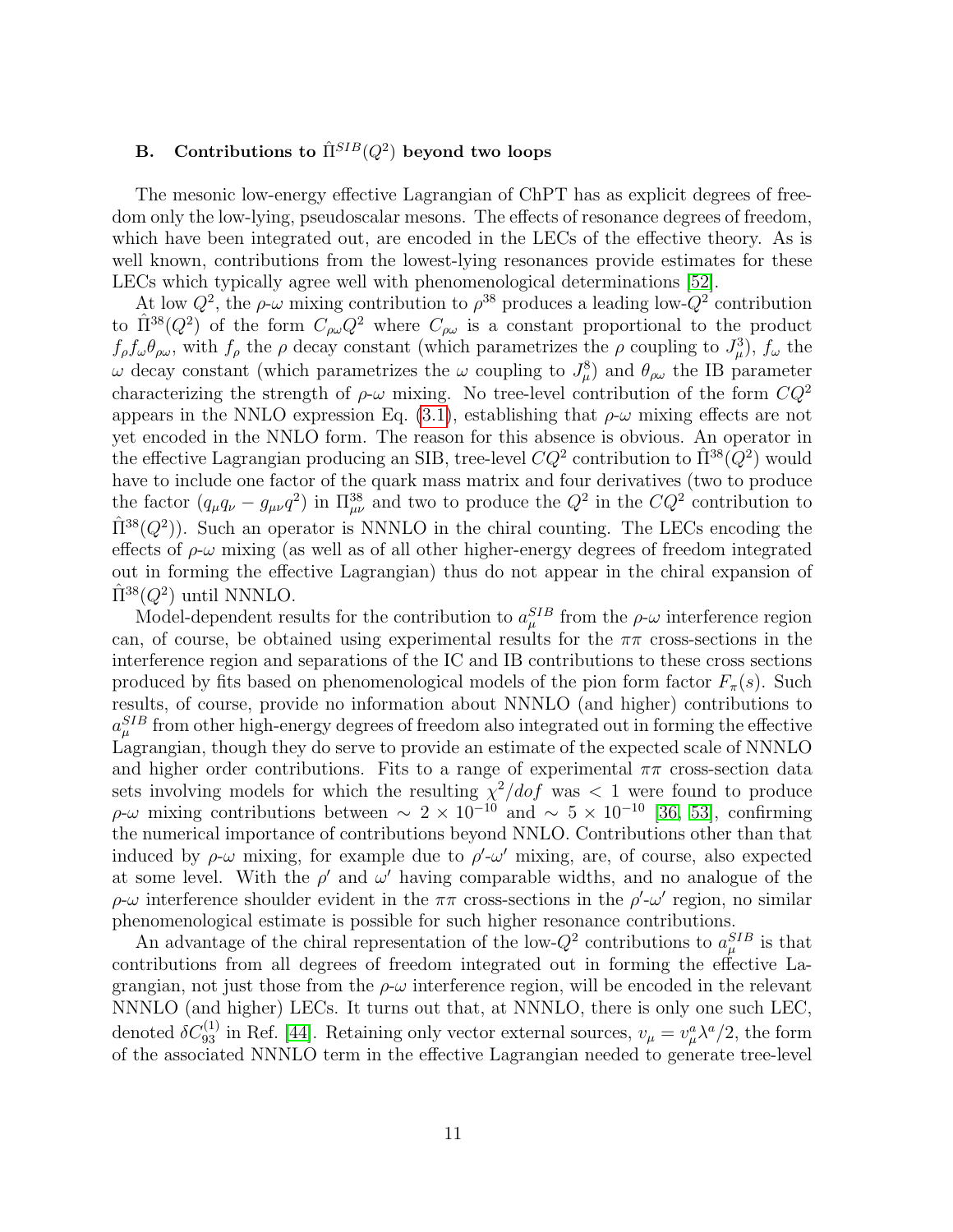contributions to vector-current two-point functions reduces to

<span id="page-11-0"></span>
$$
8B_0 Q^2 \delta C_{93}^{(1)} Tr \left[ M v^{\mu} v^{\nu} \right] \left( q_{\mu} q_{\nu} - g_{\mu\nu} q^2 \right) , \qquad (3.10)
$$

where M is the quark mass matrix and  $B_0$  the standard leading-order (LO) LEC, related to the chiral limit value of the quark condensate. The tree-level contribution to  $\Pi_{\mu\nu}^{38}$  and thence to  $\hat{\Pi}^{38}$  is obtained by taking the second derivative of this expression with respect to  $v_\mu^3$  and  $v_\nu^8$ . An estimate of beyond-NNLO contributions to  $a_\mu^{SIB}$  thus requires only a determination of the LEC  $\delta C_{93}^{(1)}$ .

The situation for the chiral representation of  $a_{\mu}^{SIB}$  is similar to that of the chiral representation of the  $I = 1$  (ab = 33) contribution to  $a_{\mu}^{LO,HVP}$ , where the leading (treelevel LEC) contribution from the  $\rho$  resonance enters beginning only at NNLO. The NLO representation thus produces a dramatic underestimate of  $a_{\mu}^{LO,HVP;33}$ . As noted above, this underestimate is almost completely cured once NNLO contributions, including, in particular, the  $\rho$ -dominated contribution proportional to  $C_{93}$ , are included.

It turns out that the NNNLO LEC,  $\delta C_{93}^{(1)}$ , which encodes the contributions to  $a_\mu^{SIB}$ , at NNNLO, from all degrees of freedom integrated out in forming the effective Lagrangian (including those from the  $\rho-\omega$  interference region) has already been determined in a flavorbreaking (FB), inverse-moment finite-energy sum rule (IMFESR) analysis of non-strange and strange hadronic  $\tau$  decay distribution data [\[44\]](#page-19-6). We outline this determination below, and provide a numerical update of its results for  $\delta C_{93}^{(1)}$ .

FB hadronic  $\tau$  data can be used to determine  $\delta C_{93}^{(1)}$  because of the close relation between  $\hat{\Pi}^{38}(Q^2)$  and the FB vector current combination  $\hat{\Pi}_{ud-us;V}(Q^2) \equiv \hat{\Pi}_{ud;V}(Q^2)$  –  $\hat{\Pi}_{us;V}(Q^2)$ .<sup>4</sup>  $\hat{\Pi}_{ud-us;V} = \hat{\Pi}^{11} + \hat{\Pi}^{22} - \hat{\Pi}^{44} - \hat{\Pi}^{55}$ , and hence involves symmetric products of flavor-octet vector currents. The FB component of the QCD quark mass operator

$$
\frac{-2}{\sqrt{3}}(m_s - m_u - m_d)\bar{q}\frac{\lambda^8}{2}q\tag{3.11}
$$

is proportional to the  $a = 8$  member of the flavor octet,  $S^a = \bar{q} \frac{\lambda^2}{2}$  $\frac{\lambda^2}{2}q$ , of light-quark scalar densities. The FB combination  $\hat{\Pi}_{ud-us;V}$  thus, to first order in FB, is determined by the  $a = 8$  member of the symmetric  $8_F$  multiplet of the products of octet vector currents. Since the SIB component of the QCD quark mass operator

$$
- (m_d - m_u) \bar{q} \frac{\lambda^3}{2} q \tag{3.12}
$$

is proportional to the  $a = 3$  member of the same octet of scalar densities, and  $\Pi_{\mu\nu}^{38}$  involves the symmetric product,  $J^3_\mu J^8_\nu + J^8_\mu J^3_\nu$ , of two members of the same octet of vector currents,

<sup>&</sup>lt;sup>4</sup> Since  $m_s \neq m_u$ , the flavor us vector current is not conserved. The associated two-point function thus has non-zero spin  $J = 1$  and 0 vaccum polarizations, each of which has a kinematic singularity at  $Q^2 = 0$ . As usual, these singularities cancel in the  $J = 0 + 1$  sum, and by  $\hat{\Pi}_{us;V}(Q^2)$  we mean the subtracted version of the kinematic-singularity-free sum of the  $J = 0$  and 1 polarizations.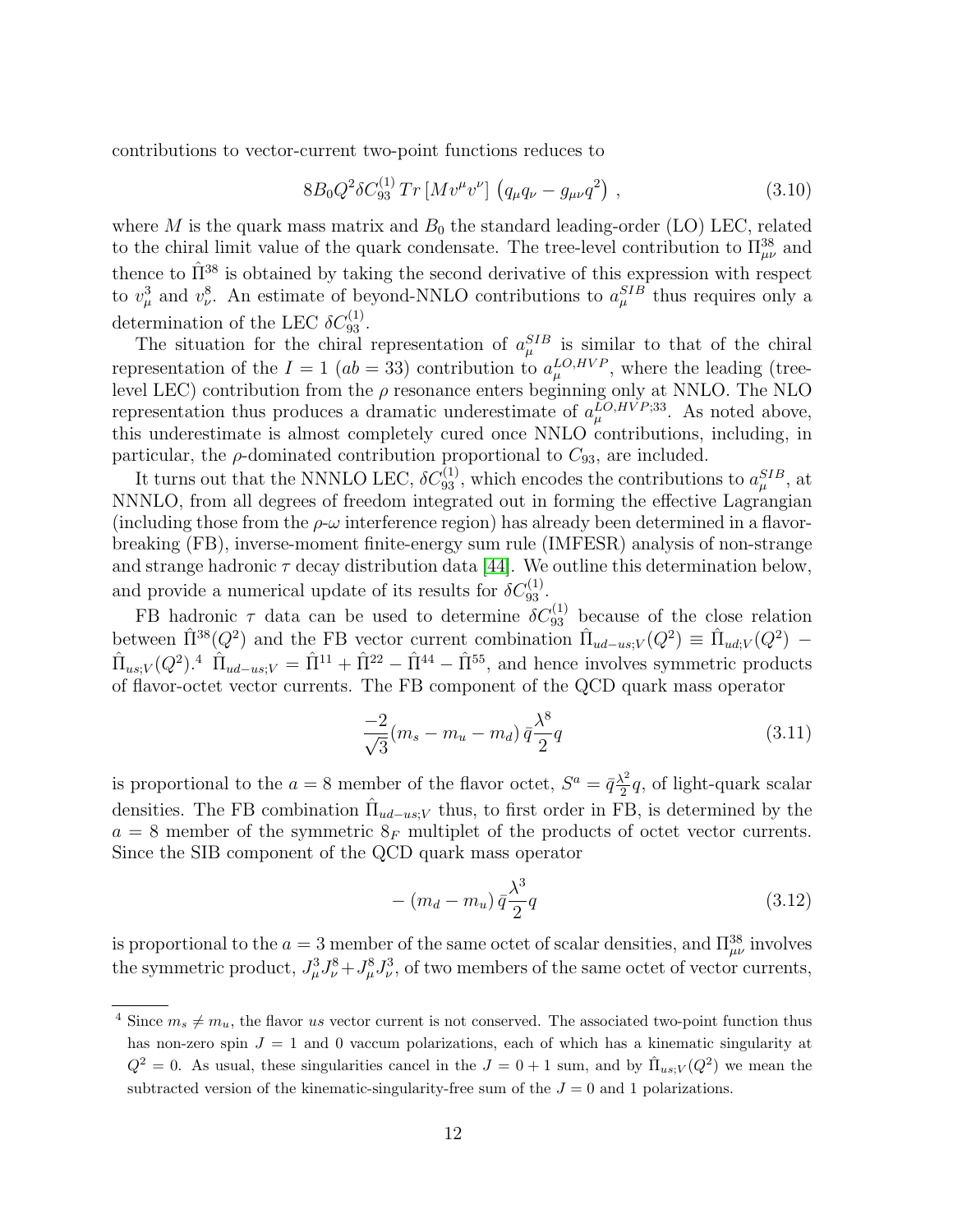$\hat{\Pi}^{38}$ , is determined, to first order in SIB, by the  $a = 3$  member of the same symmetric  $8_F$ multiplet of products of the octet vector currents. A determination of the contributions beyond NNLO to  $\hat{\Pi}_{ud-us;V}$  will thus, up to corrections higher order in  $SU(3)_F$  breaking, also provide a determination of the contributions beyond NNLO to  $\hat{\Pi}^{38}$ .

The NNNLO version of the relation between these two quantities follows immediately from the structure of the NNNLO operator in [\(3.10\)](#page-11-0). The FB NNNLO contribution to  $\hat{\Pi}_{ud-us;V}(Q^2)$  and SIB NNNLO contribution to  $\hat{\Pi}^{SIB}(Q^2)$  produced by this operator are

$$
\left[\hat{\Pi}_{ud-us;V}(Q^2)\right]_{NNNLO, LEC} = -8Q^2(m_K^2 - m_\pi^2)\,\delta C_{93}^{(1)}\tag{3.13}
$$

and

<span id="page-12-1"></span>
$$
\left[\hat{\Pi}^{SIB}(Q^2)\right]_{NNNLO, LEC} = -\frac{8}{3}Q^2 \left(m_{K^0}^2 - m_{K^+}^2\right)_{QCD} \delta C_{93}^{(1)} \tag{3.14}
$$

where the LO relations  $B_0(m_s - m_u) = m_K^2 - m_{\pi}^2$  and  $B_0(m_d - m_u) = (m_{K^0}^2 - m_{K^+}^2)_{QCD}$ have been used to recast the results in terms of pseudoscalar meson masses. While (since they encode resonance-region contributions missing at NNLO) we expect these terms to dominate the contributions beyond NNLO, the argument above shows that the relation between NNNLO and higher FB contributions to  $\tilde{\Pi}_{ud-us;V}(Q^2)$  and NNNLO and higher SIB contributions to  $\hat{\Pi}^{SIB}(Q^2)$  is more general, and extends beyond the relation between the tree-level NNNLO contributions.

We now outline the determination of  $\delta C_{93}^{(1)}$  from the FB IMFESR analysis of hadronic  $\tau$ decay data. This analysis is favored as a means of determining  $\delta C_{93}^{(1)}$  because the spectral functions,  $\rho_{ud;V}(s)$  and  $\rho_{us;V}(s)$ , of  $\hat{\Pi}_{ud;V}$  and  $\hat{\Pi}_{us;V}$  can be determined experimentally, up to  $s = m_\tau^2$ , from the measured differential non-strange and strange hadronic  $\tau$  decay distributions [\[54\]](#page-19-16). Experimental data can thus be used to evaluate the first term on the right-hand side of the FB IMFESR

<span id="page-12-0"></span>
$$
\frac{d\hat{\Pi}_{ud-us;V}(Q^2)}{dQ^2}\Big|_{Q^2=0} = -\int_{4m_{\pi}^2}^{s_0} ds \, w_{\tau}(s/s_0) \, \frac{\rho_{ud;V}(s) - \rho_{us;V}(s)}{s^2} \tag{3.15}
$$

$$
-\frac{1}{2\pi i} \oint_{|s|=s_0} ds \, w_\tau(s/s_0) \, \frac{\hat{\Pi}_{ud-us;V}(Q^2 = -s)}{s^2} \,, \quad (3.16)
$$

provided  $s_0 \n\t\leq m_\tau^2$ . The operator product expansion (OPE) is used to evaluate the (numerically very small) second term on the right-hand side. The  $\tau$  kinematic weight factor,  $w_{\tau}(x) = 1 - 3x^2 + 2x^3$ , with  $x = s/s_0$ , has been included (i) because of its double zero at  $s = s_0$ , which serves to suppress duality violating contributions and improve the accuracy of the OPE approximation [\[55,](#page-19-17) [56\]](#page-19-18), and (ii) because its derivative with respect to s at  $s = 0$  is 0, which ensures only the derivative of the polarization with respect to  $Q<sup>2</sup>$  appears on the left-hand side. Analogous IMFESRs provide the slopes with respect to  $Q^2$ , at  $Q^2 = 0$ , of the separate non-strange and strange polarizations  $\hat{\Pi}_{ud;V}$  and  $\hat{\Pi}_{us;V}$ . The chiral representations of  $\hat{\Pi}_{ud;V}(Q^2)$  and  $\hat{\Pi}_{us;V}(Q^2)$  are known to NNLO and given in Ref. [\[57\]](#page-19-19). Both contain numerically small NLO and NNLO loop contributions and a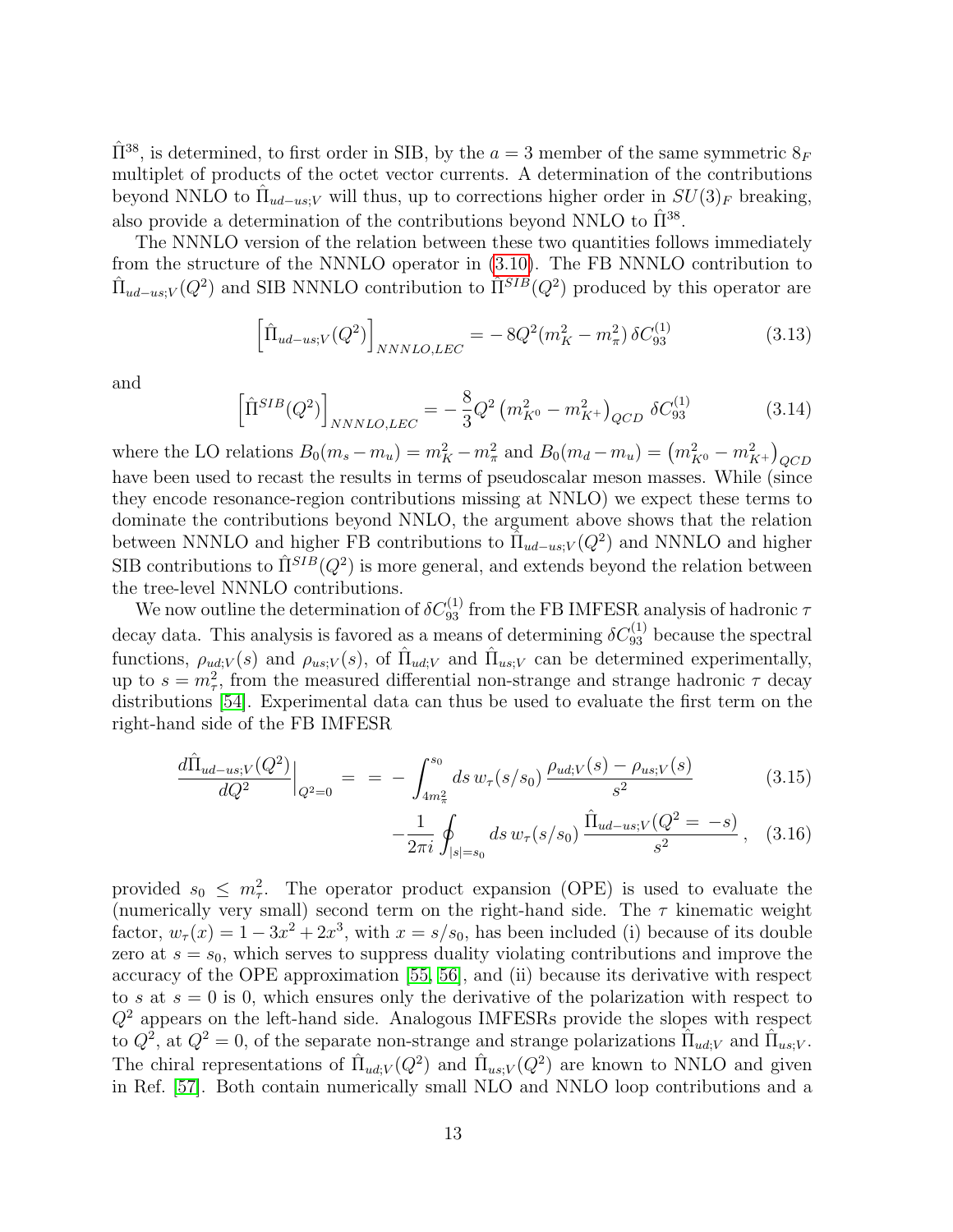common, numerically dominant tree-level NNLO LEC contribution  $8Q^2C_{93}^r$  encoding the leading  $\rho$  contribution to  $\hat{\Pi}_{ud;V}(Q^2)$  and  $K^*$  contribution to  $\hat{\Pi}_{us;V}(Q^2)$ . These leading representations of resonance-region effects cancel in the NNLO representation of the FB difference  $\hat{\Pi}_{ud-us;V}(Q^2)$ . Resonance-region contributions to  $\hat{\Pi}_{ud-us;V}(Q^2)$  thus, as for  $\hat{\Pi}^{38}(Q^2)$  (and for the same reason as in the  $\hat{\Pi}^{38}(Q^2)$  case) first enter at NNNLO in the chiral expansion. Contributions to the slopes with respect to  $Q^2$  of  $\hat{\Pi}_{ud;V}(Q^2)$  and  $\hat{\Pi}_{us;V}(Q^2)$  in the low- $Q^2$  region are expected to be dominated by the effects of the  $\rho$ and  $K^*$  resonances. Since these contributions produce slopes at  $Q^2 = 0$  which, in the narrow width approximation, are proportional to  $f_{\rho}^2/m_{\rho}^4$  and  $f_{K^*}^2/m_{K^*}^4$ , a FB difference of order ~ 40% between the  $\hat{\Pi}_{ud;V}(Q^2)$  and  $\hat{\Pi}_{us;V}(Q^2)$  slopes would not be unexpected. A difference of this magnitude is easily determinable from the FB IMFESR, Eq.[\(3.16\)](#page-12-0), given the accuracy of current experimental hadronic  $\tau$  decay distributions.

The slope  $\frac{d\hat{\Pi}_{ud-us;V}(Q^2)}{dQ^2}$  $\overline{dQ^2}$  $\Big|_{Q^2=0}$ , was determined in Ref. [\[44\]](#page-19-6) using then-current OPE input and  $\rho_{ud;V}(s)$  and  $\rho_{us;V}(s)$  obtained from then-current versions of the non-strange and strange experimental  $\tau$  decay distributions. Important inputs to this analysis are the exclusive-mode strange  $\tau$  branching fractions (BFs), which set the overall scales of the corresponding exclusive-mode contributions to  $\rho_{us;V}(s)$ . At the time of the analysis of Ref. [\[44\]](#page-19-6), there was a disagreement between the HFAG assessments of the two  $\tau \to K \pi \nu_{\tau}$ BFs and the expectations for these BFs from the dispersive analysis of Ref. [\[58\]](#page-19-20) (ACLP). Since the sum of these BFs sets the normalization for the dominant  $K_{\pi}$  contribution to  $\rho_{us;V}(s)$ , this disagreement produced a disagreement between results for the FB slope at  $Q^2 = 0$  obtained using the HFAG and ACLP  $K\pi$  normalizations. Ref. [\[44\]](#page-19-6) thus quoted two different determinations of the FB slope difference, and hence two different results for  $\delta C_{93}^{(1)}$ , the latter obtained assuming the slope difference is dominated by the NNNLO contribution.

New experimental information has since resolved the  $K\pi$  BF discrepancy in favor of the dispersive ACLP expectation: the sum of the  $\tau \to K\pi\nu_{\tau}$  BFs reported in the 2019 HFLAV compilation [\[59\]](#page-19-21) agrees well with the ACLP expectation and, in addition, has a significantly smaller uncertainty. We have thus updated the determination of  $\delta C_{93}^{(1)}$  in Ref. [\[44\]](#page-19-6) using (i) current 2019 HFLAV results for all  $\tau$  BFs and correlations, (ii) the updated determination of  $\rho_{ud;V}(s)$  reported in Ref. [\[60\]](#page-19-22), (iii) updated PDG [\[61\]](#page-19-23) input for  $\alpha_s$ ,  $V_{ud}$  and  $V_{us}$ , (iv) updated 2019 FLAG [\[50\]](#page-19-13) input for the light-quark masses, and (v) the most recent HPQCD result [\[62\]](#page-19-24) for the strange-to-light-quark condensate ratio. While included for completeness, updates other than those to the  $\tau \to K \pi \nu_{\tau}$  BFs have negligible impact on the results for the FB slope difference. The updated result

$$
\frac{d\hat{\Pi}_{ud-us;V}(Q^2)}{dQ^2}\Big|_{Q^2=0} = -0.0862(24) \ GeV^{-2}
$$
\n(3.17)

has an improved error and central value very close to the ACLP-based result,  $-0.0868(40)$   $GeV^{-2}$ , of Ref. [\[44\]](#page-19-6). The updated slope produces an updated estimate

<span id="page-13-0"></span>
$$
\delta C_{93}^{(1)} \left( m_K^2 - m_\pi^2 \right) = 0.00534(37) \ GeV^{-2} \tag{3.18}
$$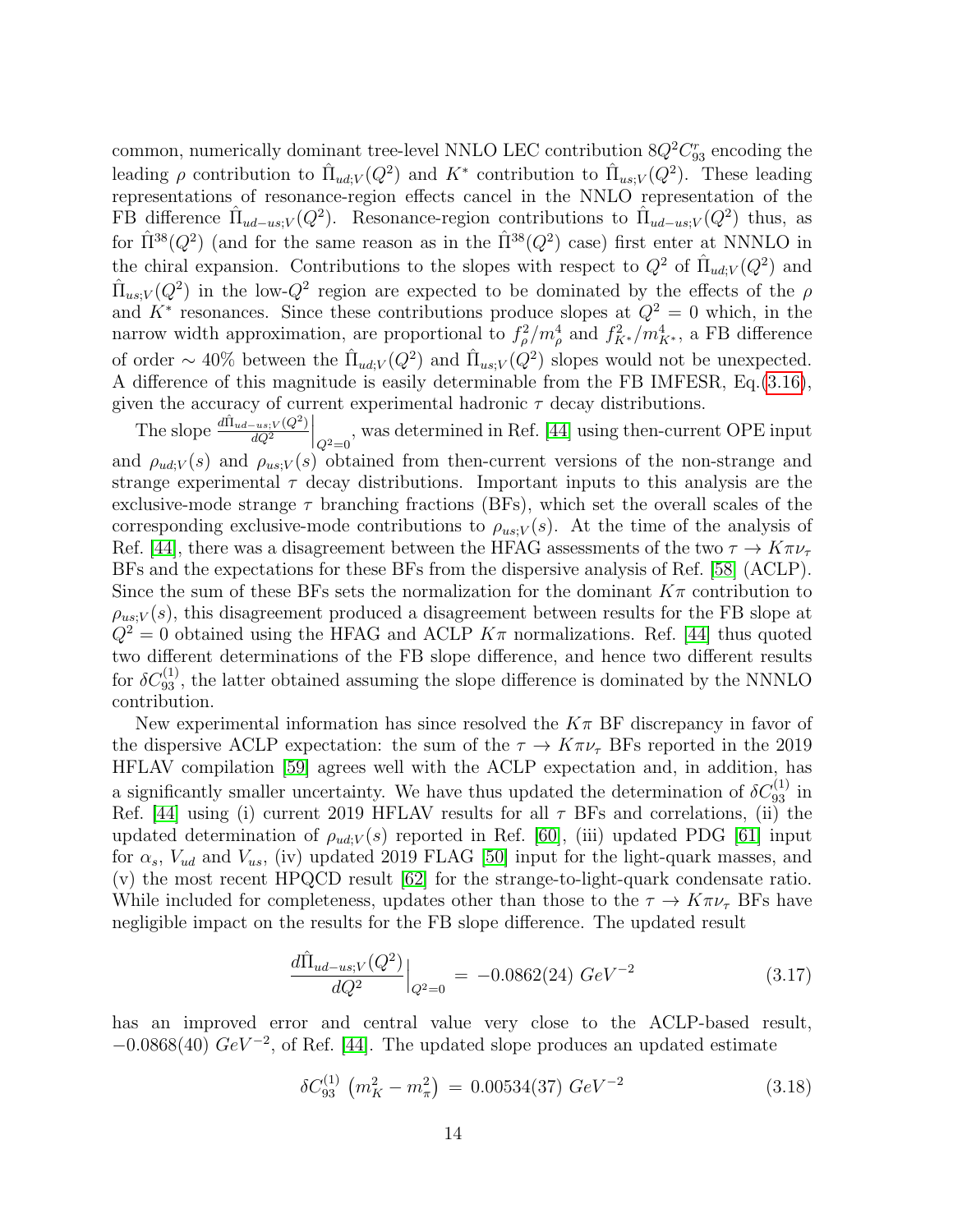for the NNNLO LEC  $\delta C_{93}^{(1)}$ .

Our assessment of the NNNLO contribution to  $\hat{\Pi}^{SIB}(Q^2)$  is obtained by substituting Eq. [\(3.18\)](#page-13-0) into [\(3.14\)](#page-12-1). Weighting this expression with the factor  $-4\alpha^2 f(Q^2)$  appearing in Eq. [\(2.10\)](#page-5-0) and integrating between  $Q^2 = 0$  to 0.25  $GeV^2$  produces our estimate,

<span id="page-14-0"></span>
$$
\left[a_{\mu}^{SIB}(0.25\ GeV^2)\right]_{NNNLO} = 2.69(18) \times 10^{-10},\tag{3.19}
$$

for the NNNLO contribution to  $a_{\mu}^{SIB}(0.25 \ GeV^2)$ , and hence for the NNNLO contribution to  $a_{\mu}^{SIB}$ . The error in Eq. [\(3.19\)](#page-14-0) reflects only the uncertainty on the input for  $\delta C_{93}^{(1)}$  from Eq. [\(3.18\)](#page-13-0). We assign an additional ~ 30% uncertainty to the NNNLO result to account for the absence of small non-resonance-induced NNNLO loop contributions and the impact of possible contributions higher order in FB to the slope at  $Q^2 = 0$  of  $\hat{\Pi}_{ud-us;V}(Q^{\tilde{2}})^5$ 



<span id="page-14-1"></span>

The NLO, NNLO and NNNLO LEC contributions to  $\hat{\Pi}^{38}(Q^2)$ . The errors on the NNLO and NNNLO LEC points are those induced by the uncertainties on the input value for  $L_9^r$  and the contribution to the error on  $\delta C_{93}^{(1)}$  quoted in Eq. [\(3.18\)](#page-13-0), respectively.

<sup>5</sup> The FB IMFESR provides an essentially purely experimental determination of the FB slope difference. The associated determination of  $\delta C_{93}^{(1)}$ , however, relies on the assumption that this result is dominated by the leading-order-in-FB contribution associated with the NNNLO operator [\(3.10\)](#page-11-0). This assumption might be subject to  $O(30\%) SU(3)_F$  corrections.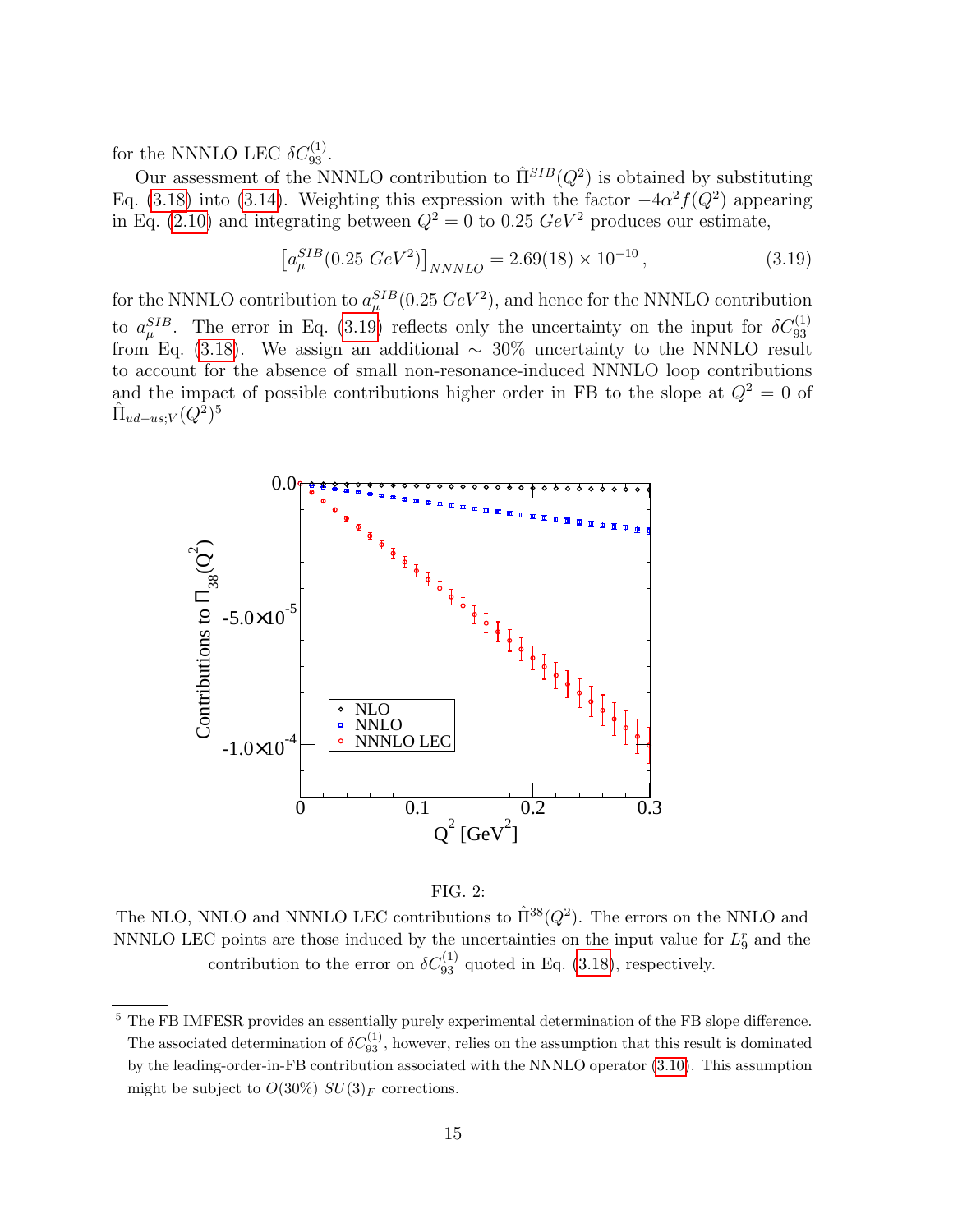Figure [2](#page-14-1) shows the  $Q^2$  dependence of the NLO, NNLO and "NNNLO LEC" contributions to  $\hat{\Pi}^{38}(Q^2)$ , where "NNNLO LEC" denotes the tree-level contribution proportional to  $\delta C_{93}^{(1)}$ . It is clear that the NNNLO LEC contribution is numerically dominant, and that, although the loop functions which determine the NLO and NNLO contributions are not strictly linear in  $Q^2$ , they are, numerically, very close to being so, in the region of interest to us. The errors on the NNLO and NNNLO LEC contributions are those associated with the uncertainty on the input for  $L_9^r$ , and that on the leading-order-in-FB result, Eq. [\(3.18\)](#page-13-0), for  $\delta C_{93}^{(1)}$ .

Adding to the NNNLO LEC result, [\(3.19\)](#page-14-0), the NLO and NNLO contributions [\(3.7\)](#page-9-0) and [\(3.8\)](#page-9-0), we obtain our final estimate for  $a_{\mu}^{SIB}$ ,

<span id="page-15-1"></span>
$$
a_{\mu}^{SIB} = 3.32(4)(19)(33)(81) \times 10^{-10}, \qquad (3.20)
$$

where the first error is that induced on the NNLO contribution by the uncertainty on the input for  $L_9^r$ , the second is that associated with the error on the FB IMFESR estimate, Eq. [\(3.18\)](#page-13-0), for  $\delta C_{93}^{(1)}$ , the third is our 10% estimate for the uncertainty produced by the combination of truncating the integral for  $a_{\mu}^{SIB}$  at  $Q_{max}^2 = 0.25 \; GeV^2$  and neglecting contributions beyond NNLO to the curvature of  $\hat{\Pi}^{SIB}(Q^2)$ , and the fourth is that induced by our ~ 30% estimate for the uncertainty in  $\delta C_{93}^{(1)}$  induced by possible higher-order FB contributions to the slope of  $\hat{\Pi}_{ud-us;V}(Q^2)$  at  $Q^2=0$  obtained from the updated version of the FB IMFESR analysis of Ref. [\[44\]](#page-19-6).

The NLO, NNLO and NNNLO LEC contributions to  $a_\mu^{SIB}[Q_{max}^2]$ , together with the NLO+NNLO+NNNLO LEC total, are shown as a function of  $Q_{max}^2$  in Figure [3.](#page-16-0) The error band on the total shows the quadrature sum of the LEC-uncertainty-induced NNLO and NNNLO LEC errors plotted in Fig. [2.](#page-14-1)

#### <span id="page-15-0"></span>IV. SUMMARY AND CONCLUSIONS

We have obtained a continuum, ChPT-based estimate of the SIB contribution,  $a_{\mu}^{SIB}$ , to  $a_{\mu}^{LO,HVP}$ , the leading-order, hadronic-vacuum-polarization contribution to the anomalous magnetic moment of the muon. As shown in Figs. [2](#page-14-1) and [3,](#page-16-0) the NLO contribution to this result is very small, presumably as a consequence of the cancellation at this order between disconnected and connected contributions from  $\pi\pi$  intermediate states. The NNLO contribution, though significantly larger, is also sub-dominant, a result not unexpected given the absence of terms encoding resonance-region contributions from the NNLO representation. Resonance-region contributions first appear in the chiral expansion of  $a_{\mu}^{SIB}$  at NNNLO, encoded in the NNNLO LEC  $\delta C_{93}^{(1)}$ . Our full estimate, [\(3.20\)](#page-15-1), for  $a_\mu^{SIB}$  is thus,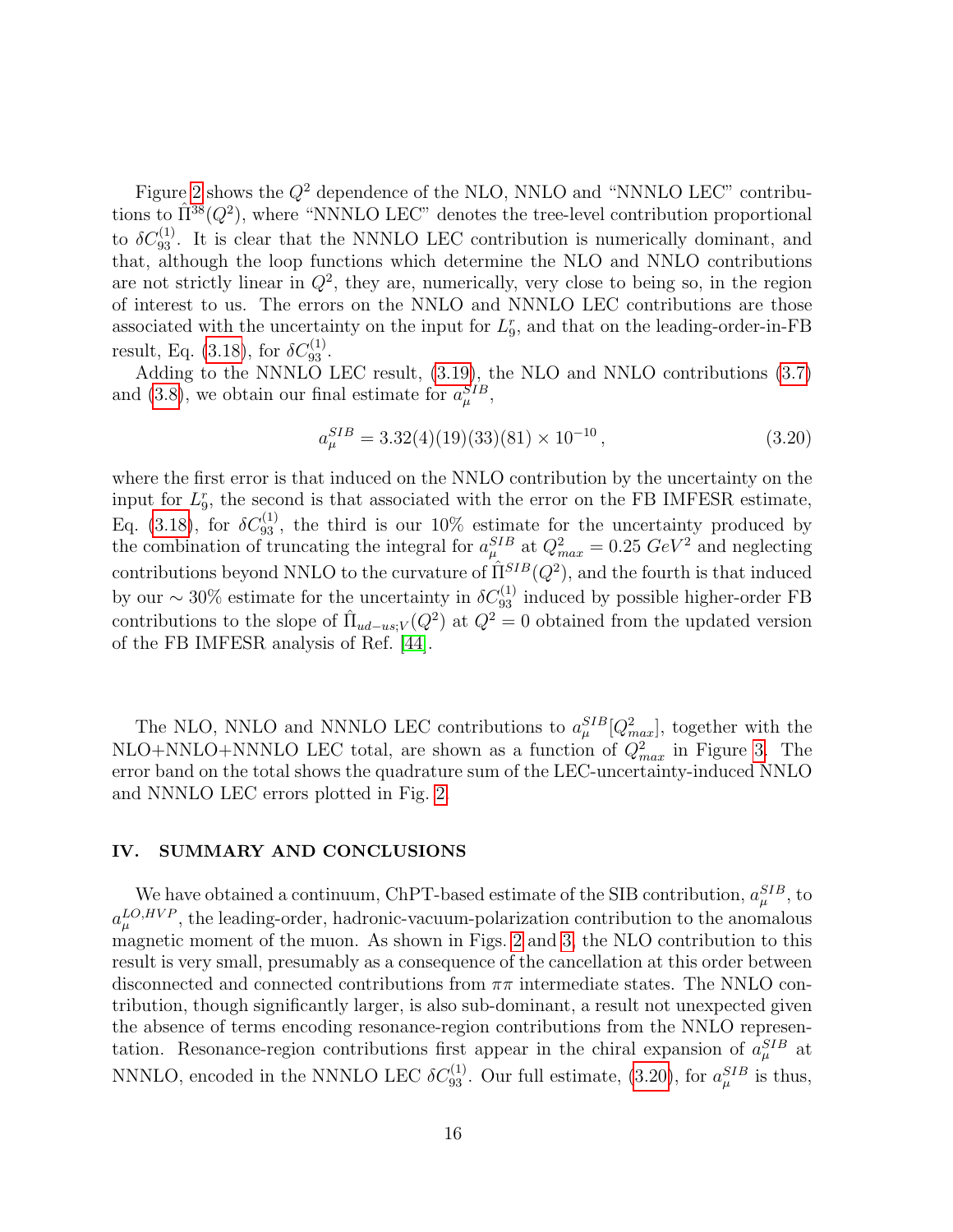

<span id="page-16-0"></span>FIG. 3: The accumulation of the NLO, NNLO and NNNLO LEC contributions to  $a_{\mu}^{SIB}$  as a function of the upper integration limit,  $Q_{max}^2$ . The errors on the NNLO and NNNLO LEC contributions have been suppressed. The shaded band shows the error on the sum of the NLO, NNLO and NNNLO LEC contributions obtained by summing the NNLO and NNNLO LEC errors from Fig. [2](#page-14-1) in quadrature.

as expected, dominated by the NNNLO contribution proportional to  $\delta C_{93}^{(1)}$ . Fortunately, an estimate for this LEC can be obtained from a FB IMFESR analysis of experimental hadronic  $\tau$  decay distributions, and we have updated the original version of this analysis, reported in Ref. [\[44\]](#page-19-6), to take into account subsequent, numerically relevant changes to the normalization of the dominant  $K\pi$  contribution to the strange experimental distribution. The resulting NNNLO LEC contribution to  $a_{\mu}^{SIB}$  is similar in size to the results of phenomenological estimates for the contribution from the  $\rho$ - $\omega$  interference region based on model-dependent fits to experimental interference-region  $e^+e^- \to \pi^+\pi^-$  cross sections, confirming the importance of contributions from the  $\rho-\omega$  region. The ChPT analysis has the advantage, over such phenomenological estimates of the contribution from this one, narrow region only, of including also contributions from the lower- $Q^2$  region, evaluated in the model-independent chiral framework, as well as those from regions of the spectrum above  $s \simeq m_\omega^2$  where the absence of experimentally observable IB interference effects makes analogous phenomenological estimates impossible.

The dominance of the result in Eq. [\(3.20\)](#page-15-1) by the NNNLO LEC term in the chiral representation of  $\hat{\Pi}^{38}(Q^2)$  and hence by contributions from higher-energy (short-distance) resonance degrees of freedom confirms the expectation that, once connected and disconnected contributions have been summed, FV effects in lattice determinations of  $a_\mu^{SIB}$  will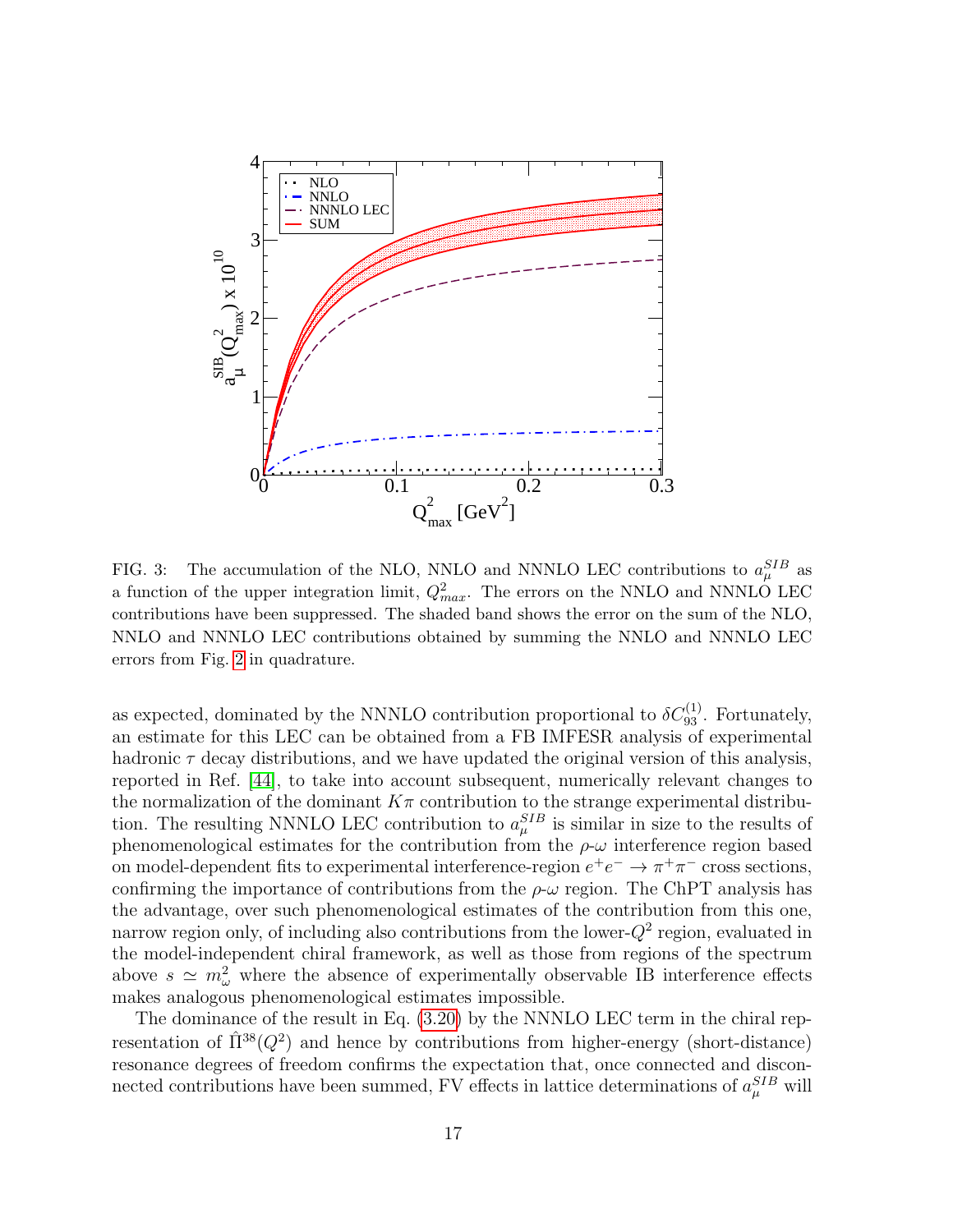be small, relative to  $a_{\mu}^{SIB}$ , and hence can be neglected on the scale of the current precision goal for the determination of  $a_{\mu}^{LO,HVP}$ . The situation for the relative size of FV effects should, in fact, be similar to that of the  $I = 1$  contribution,  $a_{\mu}^{33}$ , where the contribution proportional to the NNLO LEC  $C_{93}$  which encodes the higher-energy  $\rho$  degree of freedom also dominates the chiral representation. The only difference between the two cases is a practical one: while few-to-several percent FV corrections to the large  $a_{\mu}^{33}$  contribution are far from numerically negligible on the scale of the current precision target, analogous few-to-several percent FV corrections to the much (more than two orders of magnitude) smaller SIB contribution are entirely negligible on that same precision target scale.

Combining the errors from Eq. [\(3.20\)](#page-15-1) in quadrature, we find for our final result

$$
a_{\mu}^{SIB} = 3.32(89) \times 10^{-10} \,. \tag{4.1}
$$

The central value is larger than that of the BMW lattice result,

$$
\left[a_{\mu}^{SIB}\right]_{BMW} = 1.93(83)(87) \times 10^{-10} = 1.93(1.20) \times 10^{-10}
$$
 (4.2)

obtained by summing the connected and disconnected contributions reported in Ref. [\[23\]](#page-18-14), but compatible with it within errors.<sup>6</sup>

We close by noting that, given the dominance of the result by the contribution proportional to the NNNLO LEC  $\delta C_{93}^{(1)}$ , and the leading linear-in- $Q^2$  behavior of this contribution, it would be of interest were future lattice studies to quote results for the slope of  $\hat{\Pi}^{SIB}(Q^2)$  with respect to  $Q^2$  at  $Q^2 = 0$ , a result otainable from the  $t^4$  time moment of the two-point function at zero spatial momentum [\[63\]](#page-19-25).

#### Acknowledgments

The work of C.L.J., R.L. and K.M. is supported by the Natural Sciences and Engineering Research Council of Canada

- <span id="page-17-0"></span>[1] G.W. Bennett, et al., Phys. Rev. Lett. 89, 101804 (2002) [\[arXiv:hep-ex/0208001\]](http://arxiv.org/abs/hep-ex/0208001).
- [2] G.W. Bennett, et al., Phys. Rev. Lett. 92, 161802 (2004) [\[arXiv:hep-ex/0401008\]](http://arxiv.org/abs/hep-ex/0401008).
- <span id="page-17-1"></span>[3] G.W. Bennett, et al., Phys. Rev. D73, 072003 (2006) [\[arXiv:hep-ex/0602035\]](http://arxiv.org/abs/hep-ex/0602035)].
- <span id="page-17-2"></span>[4] B. Abi, et al., Phys. Rev. Lett. 126, 141801 (2021) [\[arXiv:2104.03281](http://arxiv.org/abs/2104.03281) [hep-ex]]
- <span id="page-17-3"></span>[5] T. Aoyama, et al., Phys. Rep. bf 887, 1 (2020) [\[arXiv:2006.04822](http://arxiv.org/abs/2006.04822) [hep-ph]].
- <span id="page-17-4"></span>[6] M. Davier, A. Hoecker, B. Malaescu and Z. Zhang, Eur. Phys. J. C80, 241 (2020) (Erratum: Eur. Phys. J. C80, 410 (2020) [arXiv: 1908.00921 [hep-ph]].

<sup>&</sup>lt;sup>6</sup> The statistical and systematic errors,  $0.83 \times 10^{-10}$  and  $0.87 \times 10^{-10}$ , on the BMW result are the quadrature sums of the corresponding statistical/systematic errors on the connected and disconnected contributions. We thank Laurent Lellouch for clarification on how these errors should be combined.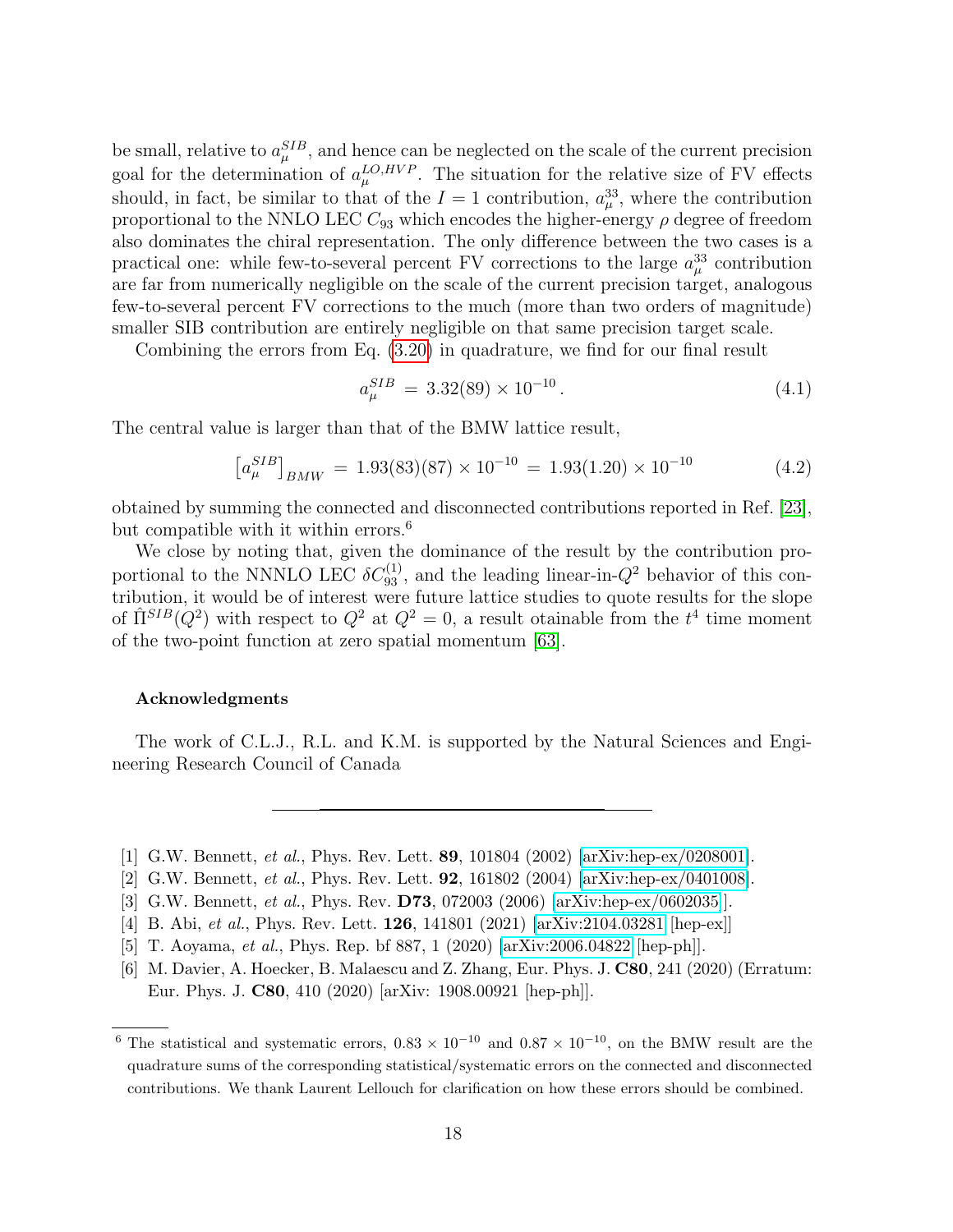- <span id="page-18-25"></span>[7] A. Keshavarzi, D. Nomura and T. Teubner, Phys. Rev. D97, 114025 (2018) [\[arXiv:1802.02995](http://arxiv.org/abs/1802.02995) [hep-ph]].
- <span id="page-18-9"></span>[8] A. Keshavarzi, D. Nomura and T. Tuebner, Phys. Rev. D101, 014029 (2020) [\[arXiv:1911.00367](http://arxiv.org/abs/1911.00367) [hep-ph]].
- <span id="page-18-0"></span>[9] F. Jegerlehner, The Anomalous Magnetic Moment of the Muon, Springer Tracts Mod. Phys. 274, 1 (2017).
- <span id="page-18-2"></span><span id="page-18-1"></span>[10] B. Aubert, et al., Phys. Rev. Lett. 103, 231801 (2009) [arXiv:/0908.3589 [hep-ex]].
- [11] J.P. Lees, et al., Phys. Rev. D86, 032013 (2012) [\[arXiv:1205.2228](http://arxiv.org/abs/1205.2228) [hep-ex]].
- <span id="page-18-3"></span>[12] A. Anastasi et al., JHEP 03, 173 (2018) [\[arXiv:1711.03085](http://arxiv.org/abs/1711.03085) [hep-ex]].
- <span id="page-18-4"></span>[13] R.R. Akhmetshin, et al., Phys. Lett. B578, 108 (2004) [\[arXiv:hep-ex/0308008\]](http://arxiv.org/abs/hep-ex/0308008).
- [14] V.M. Aulchenko, et al., JETP Lett. 82, 743 (2005) [\[arXiv:hep-ex/0603021\]](http://arxiv.org/abs/hep-ex/0603021).
- <span id="page-18-5"></span>[15] R.R. Akhmetshin, et al., Phys. Lett. B648, 28 (2007) [arXinv[:hep-ex/0610021\]](http://arxiv.org/abs/hep-ex/0610021).
- <span id="page-18-6"></span>[16] M. Ablikim, et al., Phys. Lett. B753, 629 (2016) [\[arXiv:1507.08188](http://arxiv.org/abs/1507.08188) [hep-ex]].
- <span id="page-18-7"></span>[17] T. Xiao, S. Dobbs, A. Tomaradze, K. Seth and G. Bonvicini, Phys. Rev. D97, 032012 (2018) [\[arXiv:1712.04530](http://arxiv.org/abs/1712.04530) [hep-ex]].
- <span id="page-18-8"></span>[18] M.N. Achasov, et al., JHEP 01, 113 (2021) [\[arXiv:2004.00263](http://arxiv.org/abs/2004.00263) [hep-ex]].
- <span id="page-18-10"></span>[19] T. Blum, Phys. Rev. Lett. 91, 052001 (2003) [\[arXiv:hep-lat/0212018\]](http://arxiv.org/abs/hep-lat/0212018).
- <span id="page-18-11"></span>[20] B.E. Lautrup, A. Peterman and E. de Rafael, Phys. Rep. 3, 193 (1972).
- <span id="page-18-12"></span>[21] E. de Rafael, Phys. Lett. B322, 239 (1994) [\[arXiv:hep-ph/9311316\]](http://arxiv.org/abs/hep-ph/9311316).
- <span id="page-18-13"></span>[22] Sz. Borsanyi, et al., Phys. Rev. Lett. 121, 022002 (2018) [\[arXiv:1711.04980](http://arxiv.org/abs/1711.04980) [hep-lat]].
- <span id="page-18-14"></span>[23] Sz. Borsanyi, et al., Nature 593, 51 (2021) [\[arXiv:2002.12347](http://arxiv.org/abs/2002.12347) [hep-lat]].
- <span id="page-18-15"></span>[24] D. Giusti, F. Sanfilippo and S. Simula, Phys. Rev. D98, 114504 (2018) [\[arXiv:1808.00887\[](http://arxiv.org/abs/1808.00887)hep-lat]].
- <span id="page-18-24"></span>[25] D. Giusti, V. Lubicz, G. Martinelli, F. Sanfilippo and S. Simula, Phys. Rev. D99, 114502 (2019) [arXiv: 1901.10462 [hep-lat]].
- <span id="page-18-16"></span>[26] D. Giusti and S. Simula, PoS LATTICE2019, 104 (2019) [\[arXiv:1910.03874](http://arxiv.org/abs/1910.03874) [hep-lat]].
- <span id="page-18-17"></span>[27] T. Blum, P.A. Boyle, V. Gülpers, T. Izubuchi, L. Jin, C. Jung, A. Jüttner, C. Lehner, A. Portelli and J.T. Tsang, Phys. Rev. Lett. 121, 022003 (2018) [\[arXiv:1801.07224](http://arxiv.org/abs/1801.07224) [hep-lat]].
- [28] V. Gülpers, A. Juttner, C. Lehner and A. Portelli, PoS LATTICE2018, 134 (2018) [arXiv"1812.09562 [hep-lat]].
- <span id="page-18-18"></span>[29] C. Lehner and A.S. Meyer, Phys. Rev. D101, 074515 (2020) [\[arXiv:2003.04177](http://arxiv.org/abs/2003.04177) [hep-lat]].
- <span id="page-18-19"></span>[30] B. Chakraborty, et al., Phys. Rev. Lett. 120, 152001 (2018) [\[arXiv:1710.11212](http://arxiv.org/abs/1710.11212) [hep-lat]].
- <span id="page-18-20"></span>[31] C.T.H. Davies, et al., Phys. Rev. **D101**, 034512 (2020) [\[arXiv:1902.04223](http://arxiv.org/abs/1902.04223) [hep-lat]].
- <span id="page-18-21"></span>[32] A. Gérardin, M. Cè, G. von Hippel, B. Hörz, H.B. Meyer, D. Mohler, K. Ottnad, J. Wilhelm and H. Wittig, Phys. Rev. D100, 014510 (2019) [\[arXiv:1904.03120](http://arxiv.org/abs/1904.03120) [hep-lat]].
- <span id="page-18-22"></span>[33] E. Shintani and Y. Kuramashi, Phys. Rev. D100, 034517 (2019) [\[arXiv:1902.00885](http://arxiv.org/abs/1902.00885) [hep- $|a t|$ .
- <span id="page-18-23"></span>[34] C. Aubin, T. Blum, C. Tu, M. Golterman, C. Jung and S. Peris, Phys. Rev. D101, 014503 (2020) [\[arXiv:1905.09307](http://arxiv.org/abs/1905.09307) [hep-lat]].
- <span id="page-18-27"></span>[35] K. Maltman and C.E. Wolfe, Phys. Rev. D73, 013004 (2006) [\[arXiv:hep-ph/0509224\]](http://arxiv.org/abs/hep-ph/0509224).
- <span id="page-18-26"></span>[36] C.E. Wolfe and K. Maltman, Phys. Rev. D80, 114024 (2009) [\[arXiv:0908.2391](http://arxiv.org/abs/0908.2391) [hep-ph]].
- <span id="page-18-28"></span>[37] C.E. Wolfe and K. Maltman, Phys. Rev. D83, 077301 (2011) [\[arXiv:1011.4511](http://arxiv.org/abs/1011.4511) [hep-ph]].